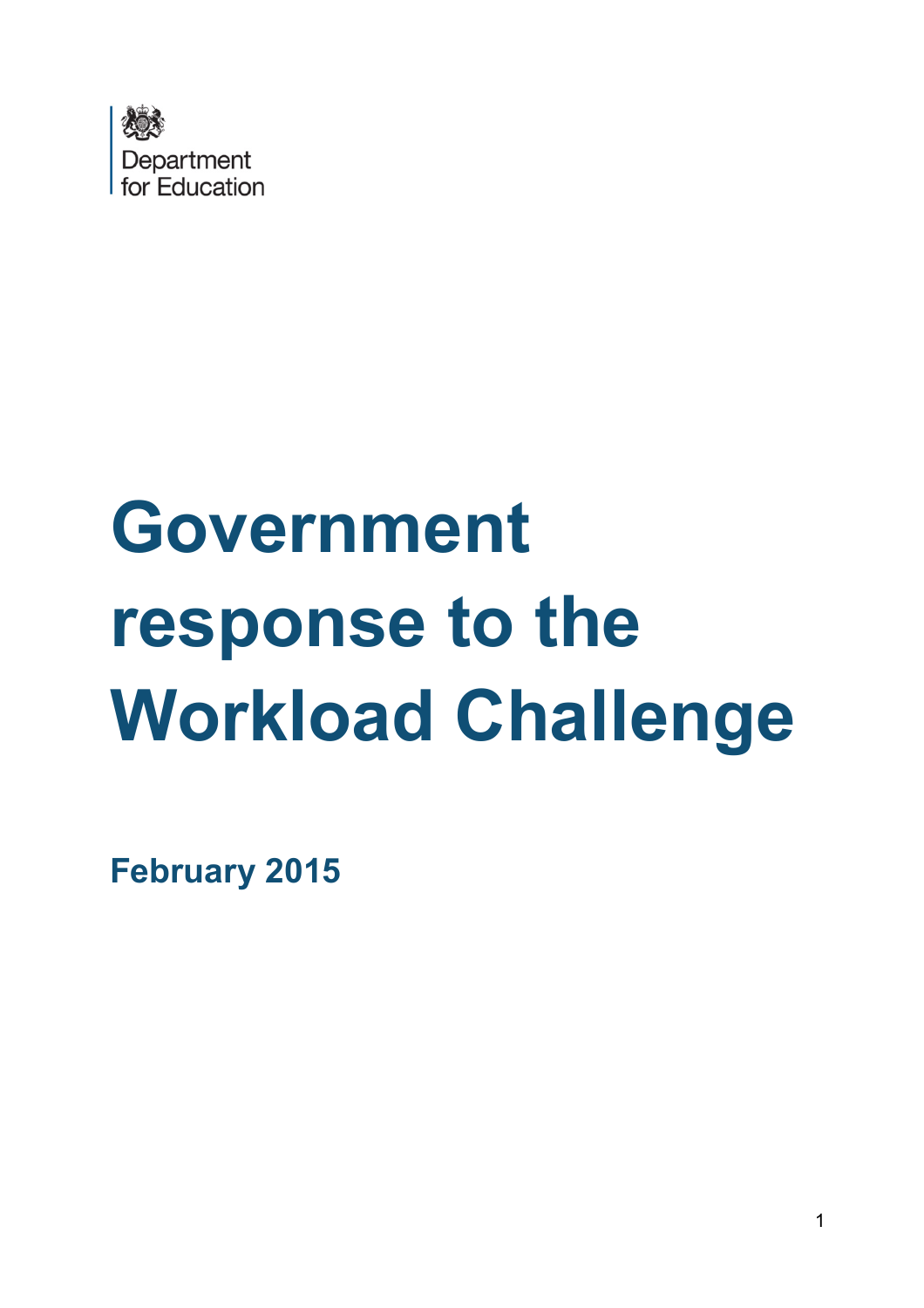# **Contents**

|                                                      | Foreword                             | 3              |
|------------------------------------------------------|--------------------------------------|----------------|
| The Workload Challenge                               |                                      |                |
|                                                      | <b>Workload Challenge findings</b>   | $\overline{4}$ |
| Government actions to date                           | $\overline{7}$                       |                |
| Government response                                  |                                      | 9              |
| 1.                                                   | <b>Actions for Government</b>        | 9              |
|                                                      | 2. School leadership                 | 11             |
| 3.                                                   | Supporting teachers as professionals | 13             |
| Conclusion                                           |                                      | 18             |
| Annex A: government action plan                      |                                      | 19             |
| Annex B: collecting and analysing the evidence       |                                      | 20             |
| Annex C: strategies for tackling workload in schools |                                      |                |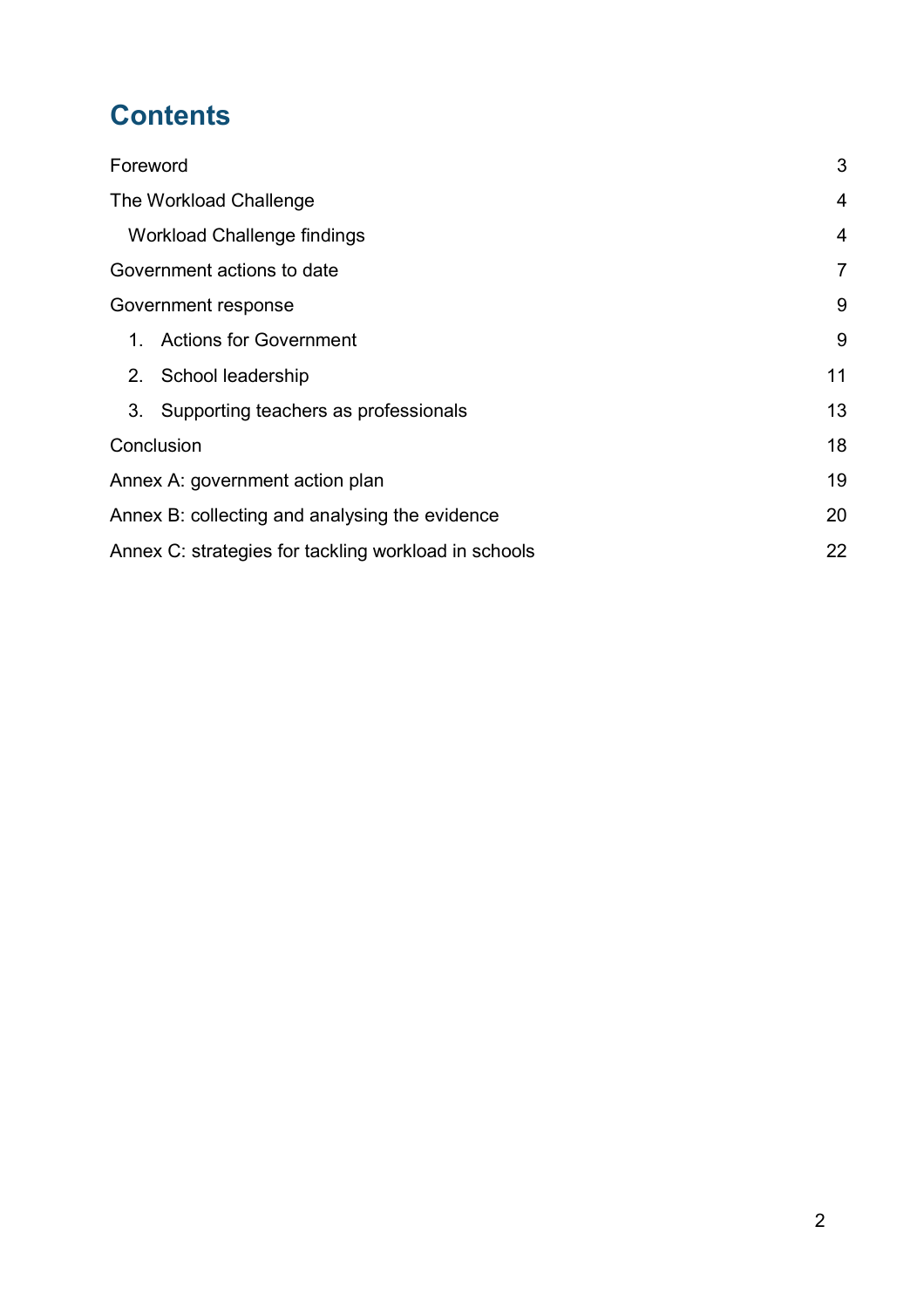## <span id="page-2-0"></span>**Foreword**

#### **From Deputy Prime Minister, Nick Clegg and Secretary of State for Education, Nicky Morgan**





The hard work and commitment of teachers in this country help millions of pupils to learn and achieve, and develop the skills and confidence they need for life in modern Britain. The past few years have seen a lot of necessary change in education. We have huge respect for the way the teaching profession has responded and worked to raise standards for children.

But we know that too many teachers are spending too much of their time on overly detailed, duplicating or bureaucratic work which can take them away from what matters most – improving teaching and learning. We want that to change. That is why we launched the Workload Challenge, asking teachers across the country to help us review the problem and identify possible solutions. Many thousands of teachers responded, as well as school leaders, support staff and governors, and we would like to thank them for taking the time to send us their experiences, thoughts and ideas.

We want to tackle this problem so that all staff working in schools can focus on what matters most in their jobs, and so that they can continue to be passionate about giving pupils the best possible start in life. We have listened to what teachers have said to us, and we hope that this plan for action will start to address the complex issues which have led to unnecessary workload. There isn't a single answer to these problems and not everything can be achieved overnight, but we want the changes to be real, lasting, and genuinely make a difference to teachers and their pupils.

Nive Clege

Nicky Morgan

**Rt Hon Nick Clegg MP Rt Hon Nicky Morgan MP Deputy Prime Minister Secretary of State for Education**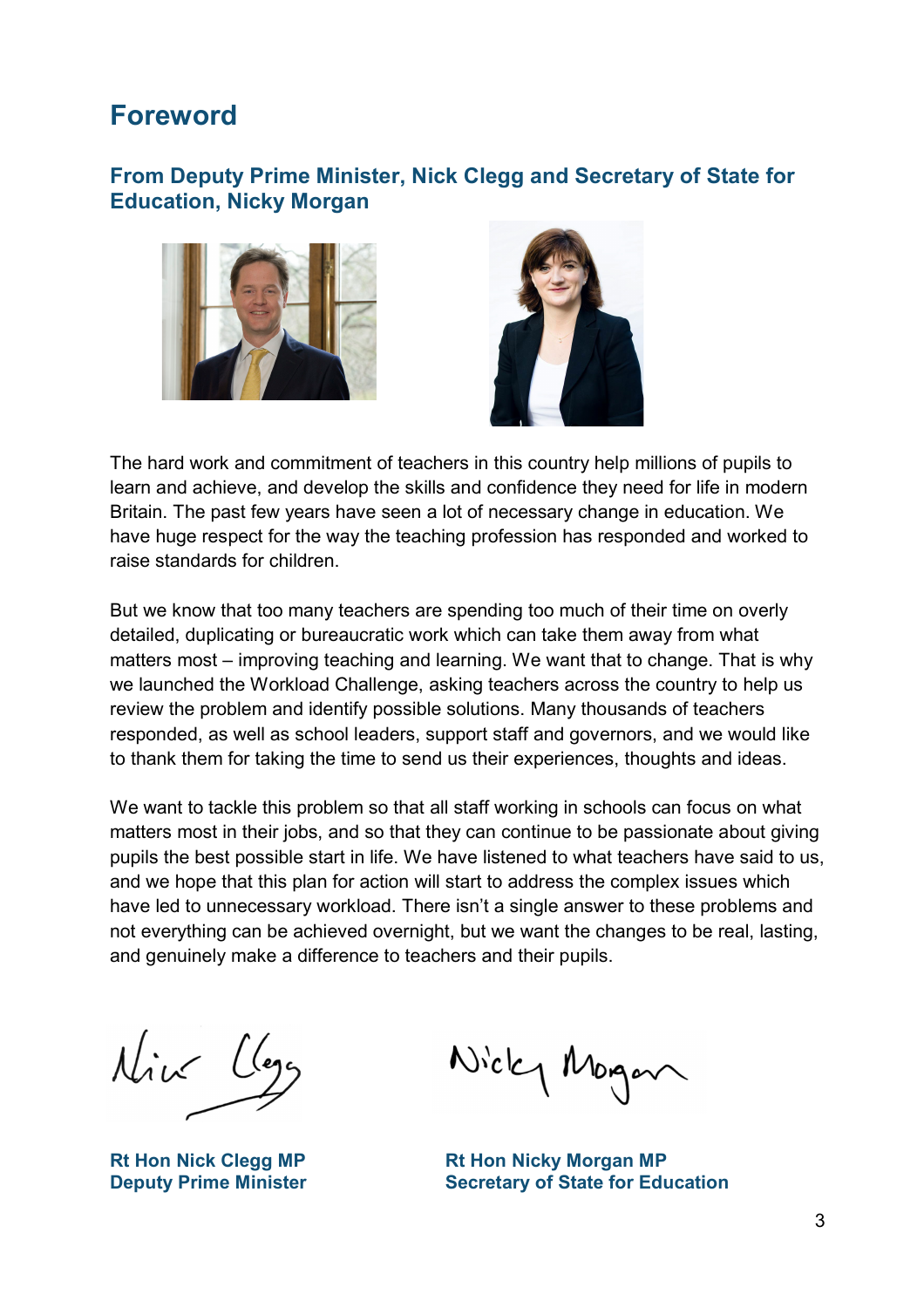# <span id="page-3-0"></span>**The Workload Challenge**

In October 2014, the Secretary of State and Deputy Prime Minister launched the Department for Education's online Workload Challenge. The consultation ran for a month, and asked three open questions about the unnecessary or unproductive tasks teachers carry out, what strategies work in their schools to manage these, and what more should be done by government, schools or others. A [list of the actions](#page-18-0) set out in this report is at Annex A.

More than 44,000 people responded to the workload challenge<sup>[1](#page-3-2)</sup>, with more than 20,000 providing answers to the open questions. [An independent report](https://www.gov.uk/government/publications/workload-challenge-analysis-of-teacher-responses) of the findings based on a sample of the responses<sup>[2](#page-3-3)</sup> is published today. Officials from the Department for Education also read and logged every single response. You can read more about [how the evidence was collected and analysed](#page-19-0) at Annex B.

The Workload Challenge asked about 'unnecessary and unproductive' workload. Teachers and leaders noted that many of the tasks they carry out in schools every day – such as marking, planning and tracking pupil progress – are not 'unnecessary' or 'unproductive', indeed they are essential parts of their jobs. It is the volume, level of duplication, bureaucracy or detail sometimes associated with these tasks that can be unnecessary or unproductive.

The focus of this report is on reducing 'unproductive or unnecessary' workload: that is, work which teachers carry out which **does not** contribute to raising standards for pupils. Tasks should not be cut or reduced if their removal would have a negative impact on the quality of teaching and learning, or on pupil outcomes. Similarly, it is important to note that the need for accountability and transparency in schools is not in question, nor is the government's commitment to more autonomy and freedom for schools.

## <span id="page-3-1"></span>**Workload Challenge findings**

The reasons for unnecessary or unproductive workload are not straightforward. Ministers want to tackle both the symptoms (the unnecessary or unproductive tasks described to us by teachers), and the causes.

The teachers who contacted us gave detailed responses about the types of tasks they undertook that they believed presented the greatest opportunities to reduce workload. The most frequently cited in our sample of responses were: recording, inputting, monitoring and analysing data (56%); marking (53%); lesson and weekly planning

<span id="page-3-2"></span> $1$  43,832 responses to the survey were logged by survey monkey, and more than 250 emails were sent to the dedicated inbox.  $\overline{1}$ 

<span id="page-3-3"></span> $2^{2}$  An independent research company was commissioned to carry out a detailed analysis of an unbiased sample of 10% of the full responses to the Workload Challenge consultation.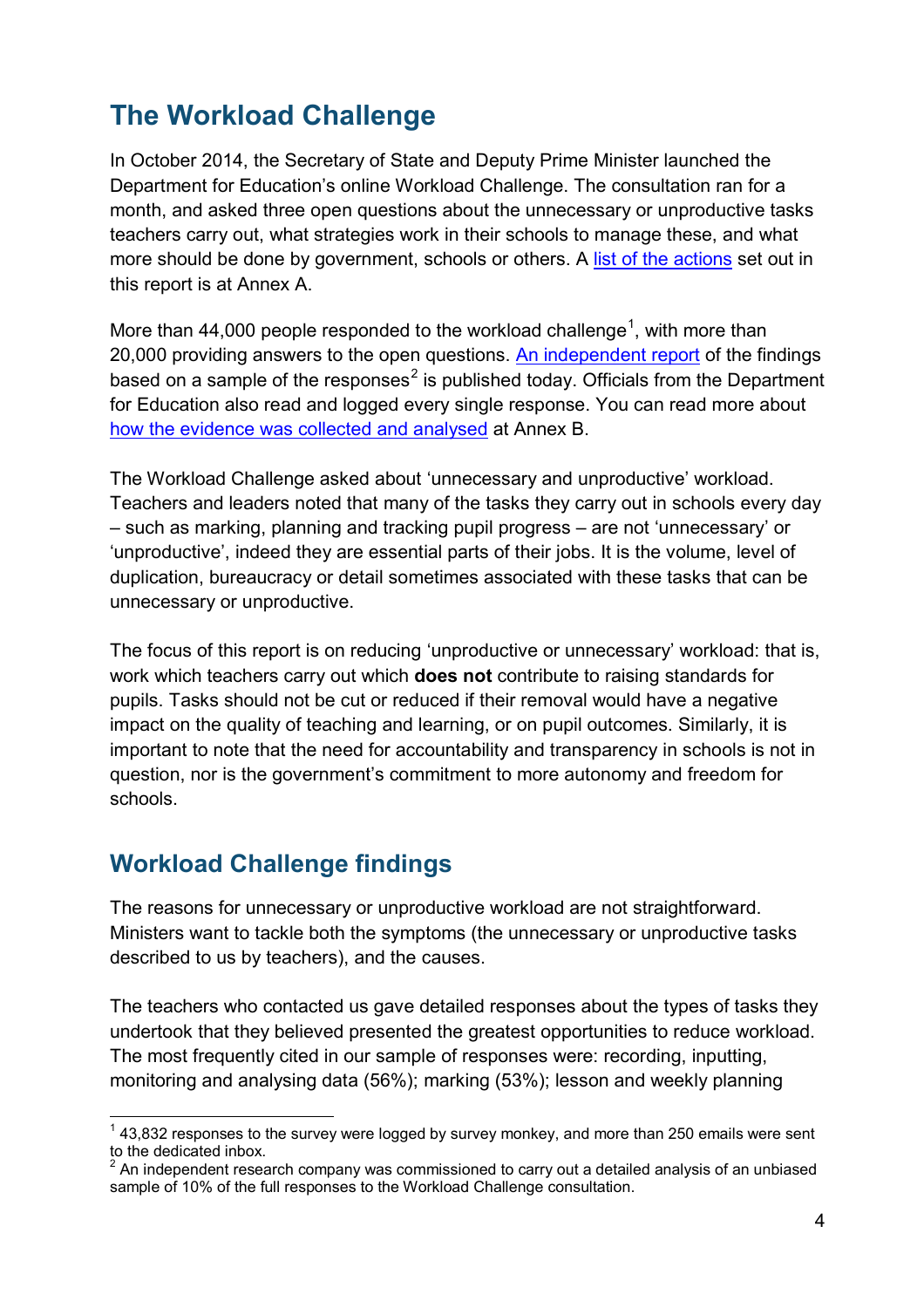(38%); administrative and support tasks (37%); attending staff meetings (26%); reporting on pupil progress (24%); setting and reviewing pupil targets (21%); and implementing new initiatives (20%). Respondents did not claim that these tasks were unnecessary, but that the way they were sometimes carried out in their schools created extra workload. 63% of sample respondents thought the excessive level of detail required made the tasks burdensome, 45% said that duplication added to the burden of their workload, and 41% mentioned the over-bureaucratic nature of the work.

As teachers recognised, many of these activities play a key role in improving pupil outcomes. However, many also felt that the way in which they were asked to carry out these tasks could have unnecessary or unproductive consequences. For example, we read about teachers being required to use 'deep' or dialogic marking (often with several different coloured pens) on every piece of work; being required to write detailed feedback notes in the books of pupils who were too young to read them; and recording when they had given verbal feedback (for example, with 'VF' and a comment written by a pupil's work). Whilst not representative of the work of every teacher, the wide range of tasks described by the survey respondents demonstrates how much variability there can be in teachers' workload, and indicates that there are multiple causes.

The education system is a complex network of direct and indirect relationships, with decisions being made at all levels about what happens in schools. A decision taken in one part of the system – from Government to school leadership to classrooms – can affect the other parts, sometimes in ways which are not intended.

Although there has been a move towards far greater autonomy for schools, it is still the case that decisions taken by **Government** affect what happens in schools, from curriculum change to what is inspected by Ofsted: 34% of sample respondents said that policy change at national level was a significant driver of their workload. Ministers accept that this means they must think carefully about any additional work which is caused by their decisions, and work with teachers to reduce it where they can.

**School leaders** have a direct influence on the workload of the staff in their schools. No headteacher wants to cause unnecessary or unproductive work for their teachers. However, responses suggested that this can sometimes be the effect of decisions taken in schools, in part because of pressures headteachers themselves are under. The importance attached to Ofsted's judgements and the perceived pressures of the accountability system can lead to headteachers requiring additional written evidence from their staff, in the hope of securing a positive judgement – 53% of the sample respondents said that the burden of their workload was created by accountability or perceived pressures of Ofsted. Headteachers are responsible to their employers and governing bodies, who may ask for data in a variety of different formats at different times. They are also responsible to parents, who (rightly) expect very high standards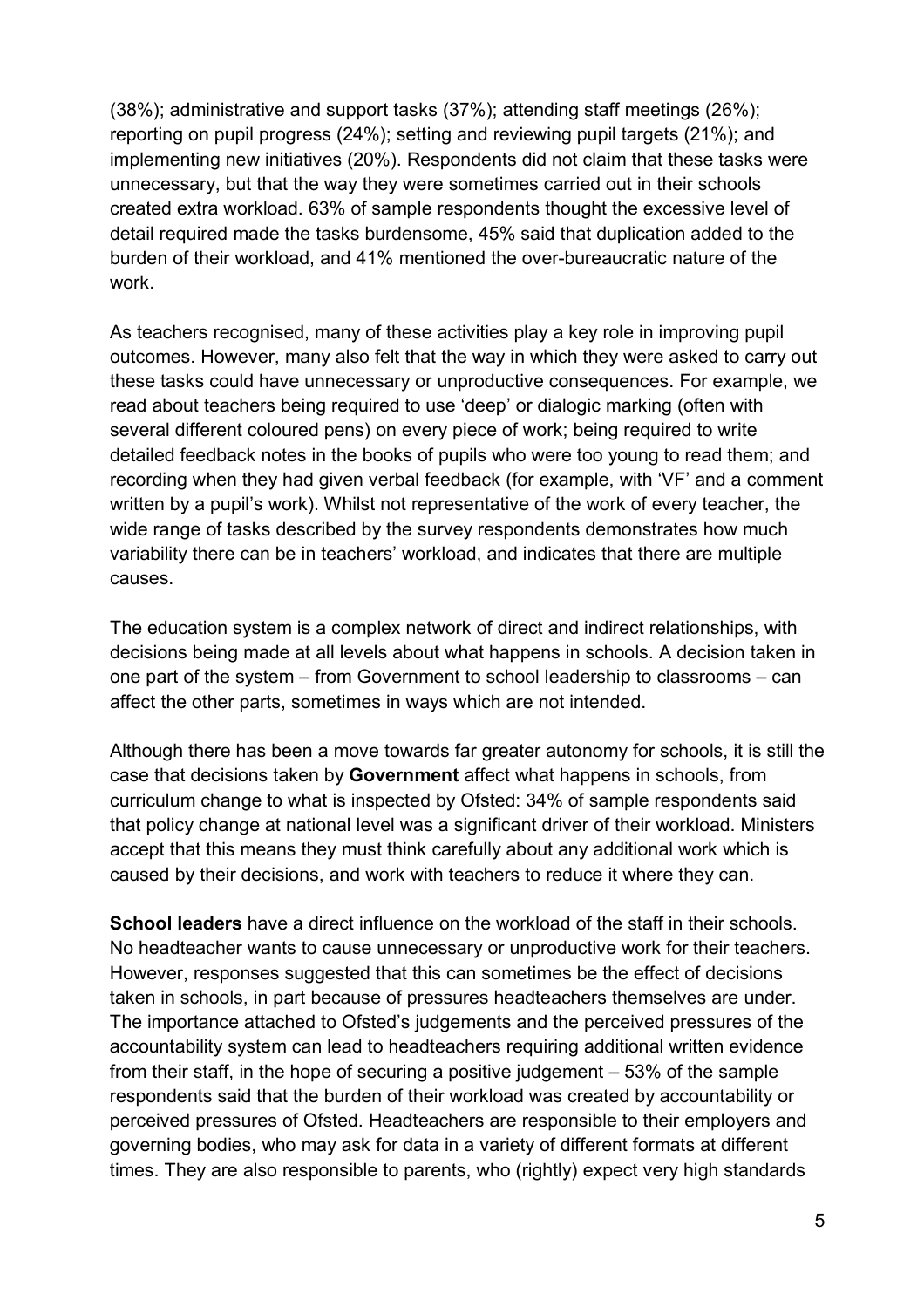in schools, but are increasingly demanding of a more personalised service – for example, private meetings with teachers, emails and phone calls to teachers outside working hours. We have heard about headteachers who manage these pressures: email policies which state that parents should not expect responses to emails outside school hours (or a centralised way of dealing with these to take the burden away from teachers); or a policy of assessing the impact of any changes on teacher workload. However, we also understand that some headteachers feel less confident in managing pressures on their own workload, or that of their staff. From the sample, 51% of respondents said their workload was created by tasks set by senior and middle leaders. We want to take action to help and support them.

Finally, we heard from some **teachers** who said that they didn't feel able to challenge or address their workload, because they didn't have the tools available to them. We want to make changes at every level of the system, but also to support teachers to play an active role in managing their own and others' workload. The survey responses also contained a wide range of practical [measures schools have taken to reduce](#page-21-0)  [unnecessary workload,](#page-21-0) which are summarised at Annex C.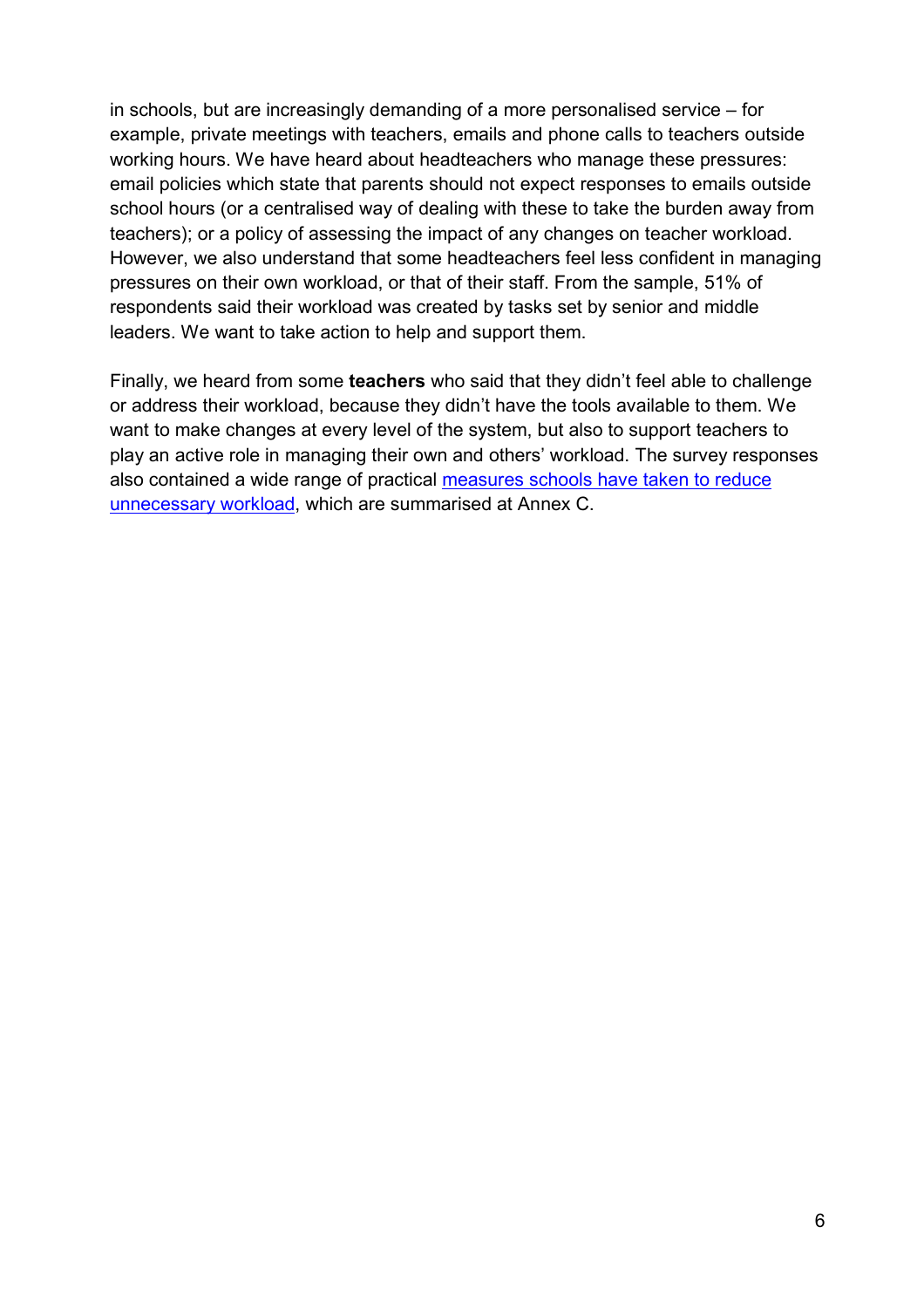# <span id="page-6-0"></span>**Government actions to date**

Over the last five years, the Department for Education has reviewed its stock of regulations and duties on schools, to reduce unnecessary bureaucracy. This resulted in the removal and simplification of a number of duties, guidance, data collections and bureaucratic tasks impacting on schools. We have flagged important changes so that schools can better plan and prepare, via the termly emails to schools. We have simplified the inspection process and made it clear that neither the Department nor Ofsted expect teachers to produce written lesson plans for every lesson. These are steps in the right direction, but we know that many teachers still routinely carry out tasks they feel to be unnecessary and unproductive, and that there is more to be done.

In recent months, Ministers have discussed workload with teachers, headteachers and with the teaching unions. These discussions have led to a number of additional steps to tackle unnecessary workload, including:

- a new [Ofsted clarification document,](https://www.gov.uk/government/publications/ofsted-inspections-clarification-for-schools) which brings together a set of statements confirming facts and dispelling myths about what inspectors expect to see in schools;
- additional [departmental advice](https://www.gov.uk/government/publications/reviewing-and-revising-school-teachers-pay) designed to support schools with the appropriate use of evidence and reducing unnecessary bureaucracy when making appraisal and pay decisions;
- a small qualitative study looking at how schools respond to the current accountability system and the impact on workload; and
- a two-year review which started in October 2014, looking at the health and deployment implications of teachers working to the age of 68, and how these could be mitigated where necessary.

Other recent steps include:

- Publication of new [headteacher standards](https://www.gov.uk/government/publications/national-standards-of-excellence-for-headteachers) of excellence. Designed by an independent review group of leading headteachers and other educational professionals, the standards set out the knowledge, skills and behaviour headteachers should aspire to. Underpinning the standards is the expectation that headteachers lead by example the professional conduct and practice of teachers, in a way that minimises unnecessary workload and leaves room for high quality continuous professional development for staff.
- [The independent review of Initial Teacher Training \(ITT\)](https://www.gov.uk/government/publications/carter-review-of-initial-teacher-training) by Sir Andrew Carter, published on 19 January 2015. It states that: "**ITT should set realistic expectations about what is and is not an acceptable workload and should provide some practical strategies for smart working and achieving an appropriate work/life balance**". The report suggests what the beginnings a framework of core content for ITT might include, and reinforces the importance of including content on time management and resilience. The government has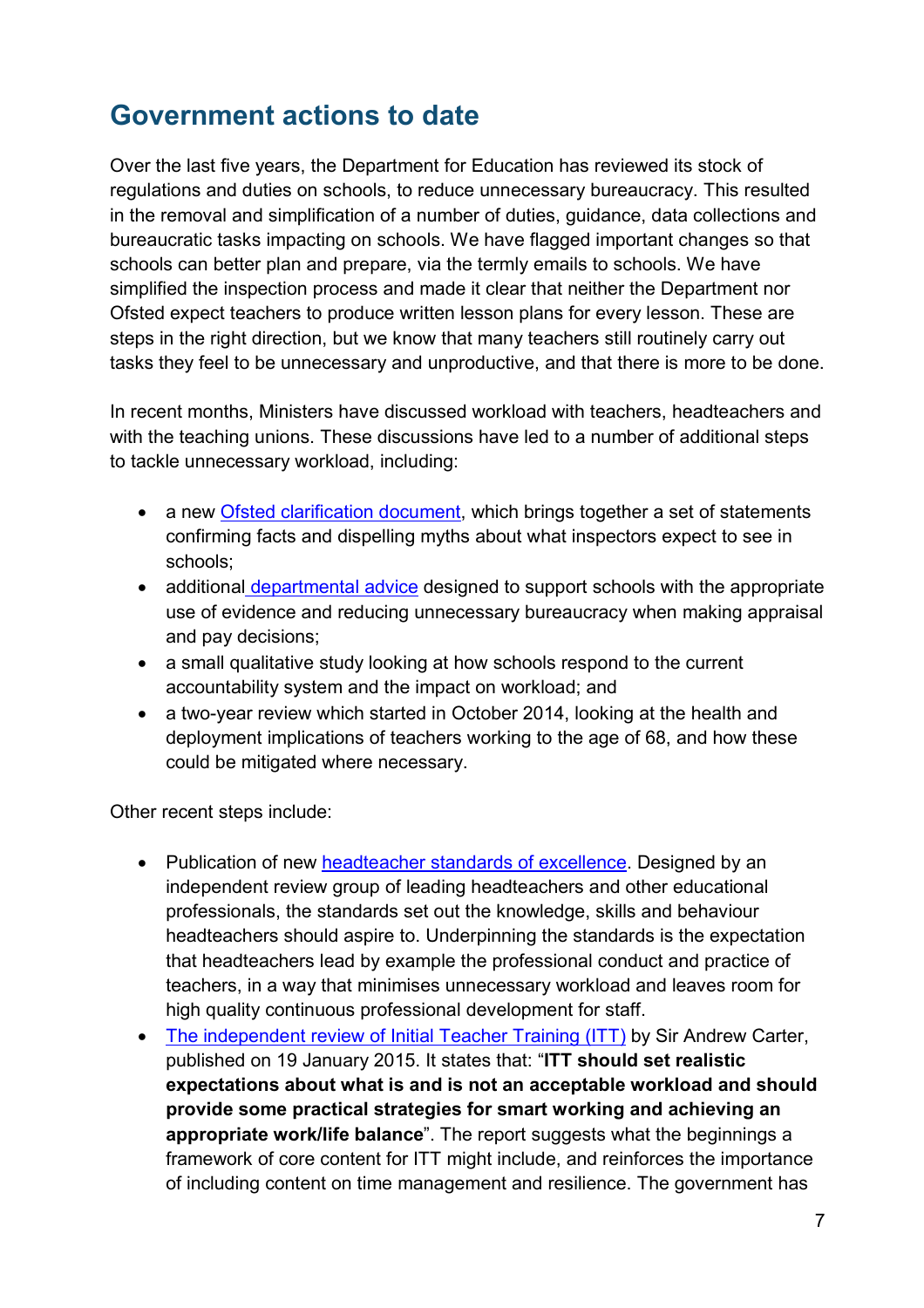responded to the Carter Review and set out plans to commission an independent group of sector experts to develop the framework.

- Publication of a [revised governors' handbook:](https://www.gov.uk/government/publications/governors-handbook--3) this now highlights the existing statutory role of governors and headteachers in having regard to the work-life balance of headteachers and teachers.
- The [Department for Education](https://www.gov.uk/government/publications/health-and-safety-advice-for-schools) and [Health and Safety Executive](http://www.hse.gov.uk/services/education/school-trips.htm) have produced advice on slimming down overly bureaucratic processes related to educational visits. This makes clear that although some level of administration and paperwork is required for trips to be effective and safe for pupils, not all of these activities require the personal attention of the visit leader. It also clarifies that written permission from parents or carers is not required for the majority of educational visits. This advice will be reviewed and kept updated on our website.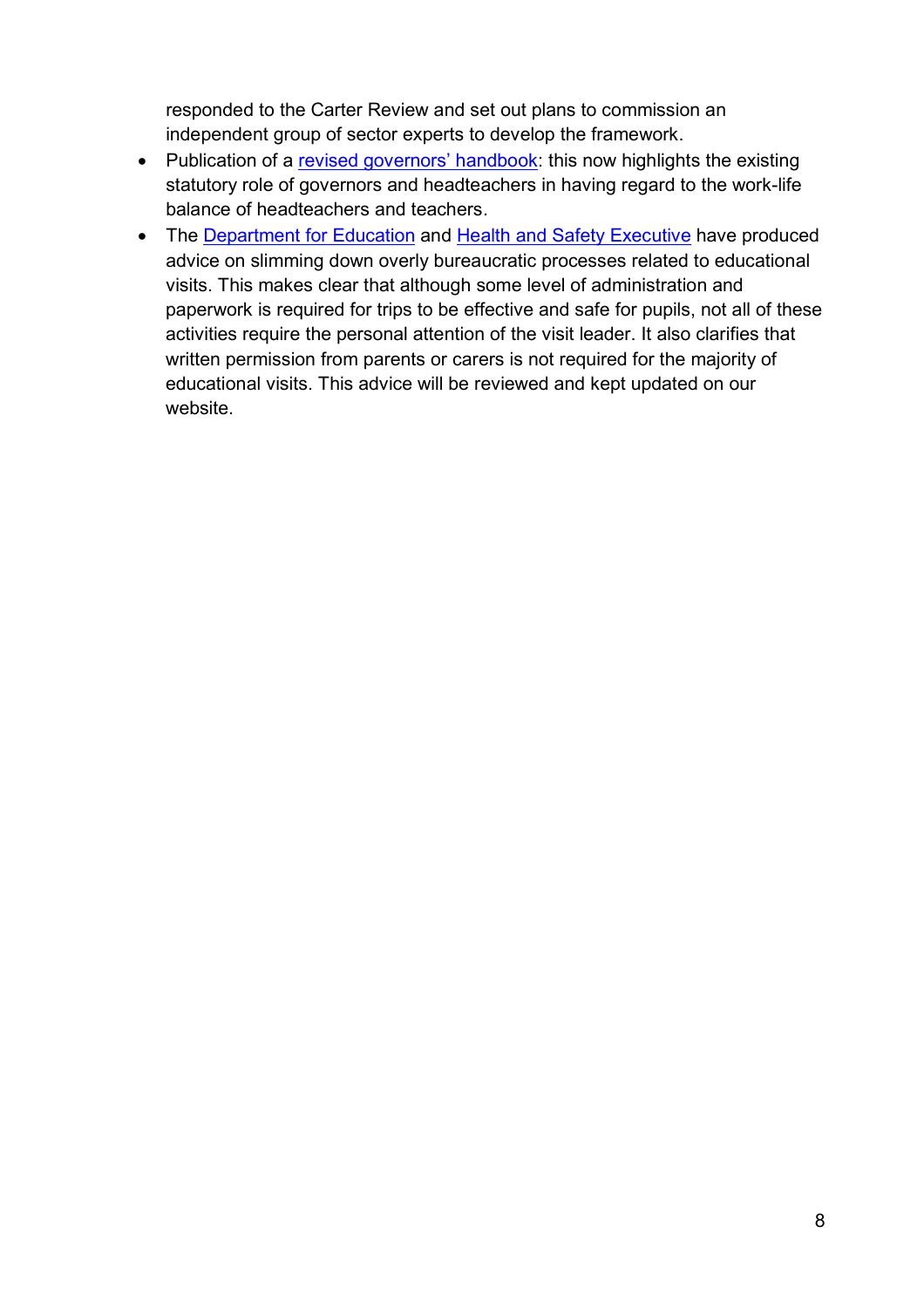# <span id="page-8-0"></span>**Government response**

Many of the causes of unnecessary workload are deeply entrenched in the culture and practice of schools, which means that the culture change required will not happen overnight. The actions set out in this response are designed to tackle the long term causes of unnecessary and unproductive workload – these changes will necessarily take time to work through and to have a positive impact.

We have set out the actions under three broad headings for ease of reading: actions for government; supporting school leaders; and supporting teachers as professionals. Both the causes and the actions to address them are interrelated, and should not be taken in isolation. Action must be taken at every level, from government to classrooms. A [list of the actions](#page-18-0) set out in this report is at Annex A.

## <span id="page-8-1"></span>**1. Actions for Government**

- Department for Education to introduce a minimum lead-in time for significant accountability, curriculum and qualifications changes, and not to make changes to qualifications during a course
- Ofsted commitment not to make substantive changes to the School Inspection Handbook or framework during the academic year
- Tracking of teacher workload through biannual surveys

#### **National policy changes**

There have been significant reforms in education in recent years. These reforms have been necessary to raise standards and help give children the best possible chances in life. However, we recognise that sometimes school leaders and staff have had to respond quickly to introduce new ways of working in their schools. Teachers have told us that schools would welcome more time to prepare for large scale reforms: 22% of respondents suggested reducing the frequency of curriculum, qualification and assessment changes would help to reduce unnecessary workload. They have also said that any communications to schools about what they need to do should be clear, easy to access and sent out in good time. Ministers recognise this, and want to ensure schools have enough time to implement policies effectively to have the best impact on pupil outcomes.

**Ministers will do more to consider the impact on schools when introducing significant policy changes.** The Department has a number of ways of engaging with staff working in schools – including through reference groups, school visits, focus groups, webchats, consultations and Ministerial visits. **As part of our engagement with school leaders and teachers on significant policy changes, the Department**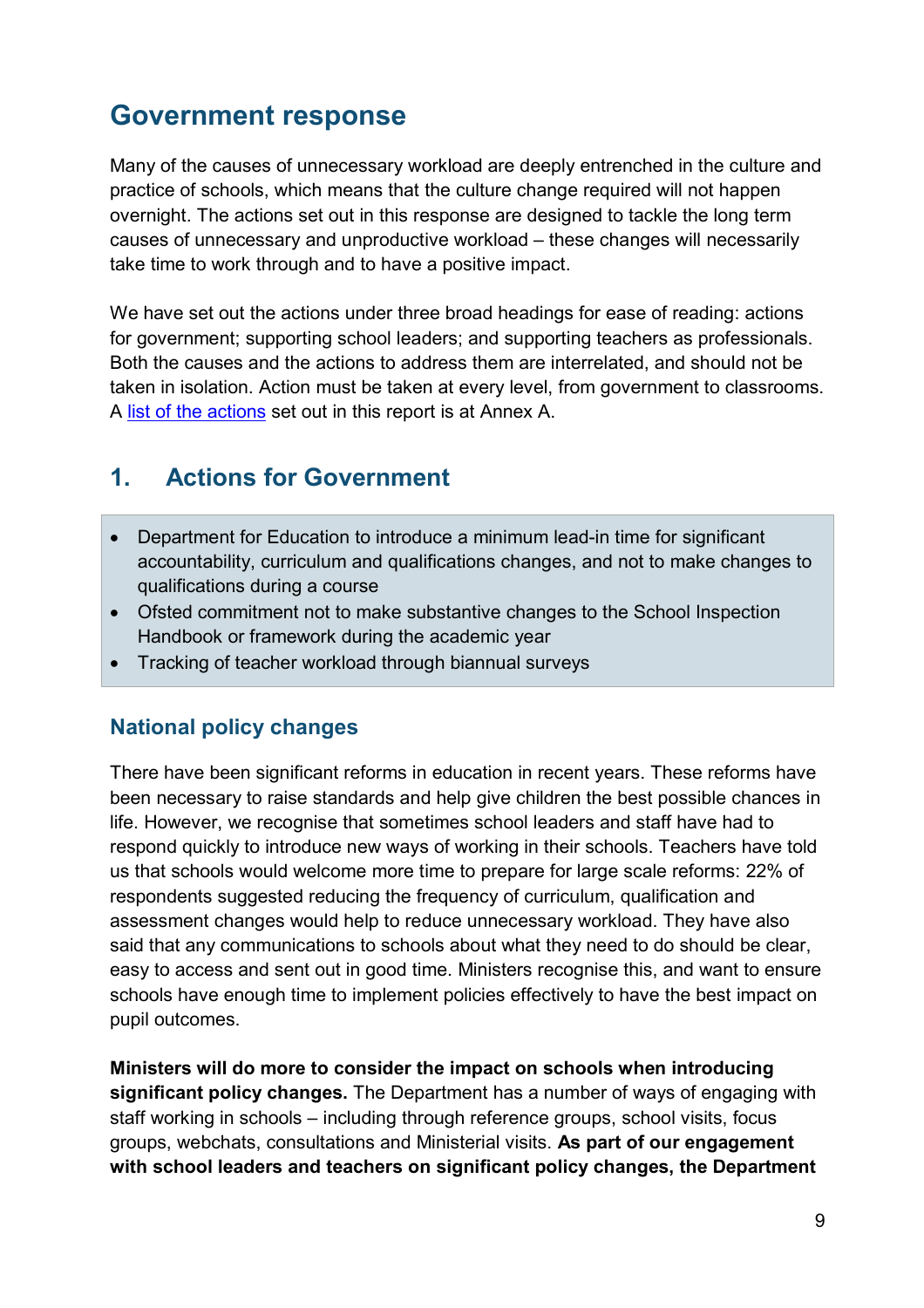**will discuss workload implications and implementation issues**, so that when reforms are introduced they are scrutinised as thoroughly as possible, and the necessary support can be provided.

**The Department will introduce a minimum lead-in time of one year for significant changes it makes to accountability, qualifications or the curriculum.** So, for example, the Department would publish subject content and Ofqual would publish its requirements for any new qualifications at least a year in advance of first teaching (with accredited specifications and any sample assessment materials to follow later).

**We will also introduce a commitment not to make substantive changes which will affect pupils during the school year, or in the middle of a course resulting in a qualification**. We will also seek to avoid such changes while pupils are within a key stage, while recognising that there may be occasions when this will not be desirable, for example due to the risk of excessive delay or the creation of additional workload. There will, necessarily, be occasions when changes are urgently required, such as where there is clear evidence of abuse in the system which needs addressing, for example on the advice of the exam regulator Ofqual. For these cases, there will be a Ministerial "override", which will be transparent – Ministers will publish the reasons for any overrides on an annual basis. This will in turn have implications for the frequency of changes which Ofsted needs to introduce: **Ofsted has committed not to make substantive changes to the School Inspection Handbook or framework during the academic year, except where changes to statute or statutory guidance make it necessary.** 

**These changes will be set out in a new departmental protocol, which will be published shortly.**

#### **Assessing teacher workload**

It will be important to track teacher workload over the coming years so that action can be taken if needed. **Therefore, we will conduct a large scale, robust survey in early Spring 2016 to find out more detail about teachers' workload.** This survey will involve teachers in a large sample of schools, and is intended to be comparable to data from the OECD's Teaching and Learning International Survey (TALIS) about teacher workload<sup>[3](#page-9-0)</sup>. The survey will be repeated every two years, in order to track the development of this important issue over time. This replaces the previous 'workload diary survey' which did not provide international comparisons, had an inconsistent methodology, and a poor response rate in the most recent iteration.

<span id="page-9-0"></span> $3$  It is intended that data collected could be compared with TALIS data from 2013 which is the first year that England took part in the survey. As only lower secondary (KS3) teachers were involved, only data on this group of teachers will be comparable. As TALIS was conducted in Spring, the future research will also be conducted at this time to improve comparability.  $\overline{\phantom{a}}$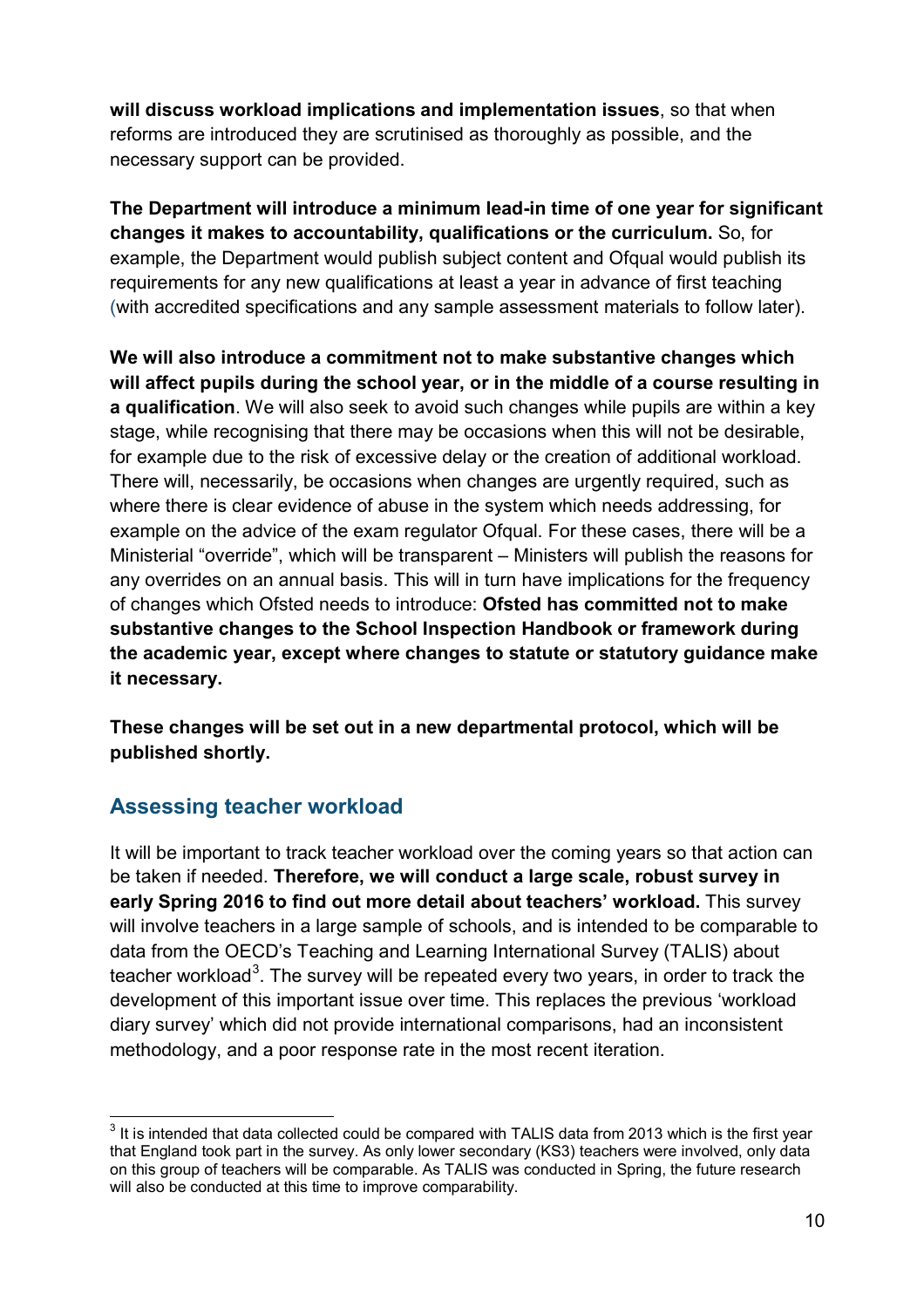## <span id="page-10-0"></span>**2. School leadership**

- Clarification from Ofsted about what is and is not required by inspectors
- Review how Ofsted reports are written to avoid creating 'fads' in certain practices
- Shorter Ofsted inspections of good schools from September 2015
- Ofsted to consider how to further simplify and shorten the handbook for September 2016, and continue to work to improve the quality of inspections
- Review of leadership training and development opportunities, including current coaching and mentoring offer

Leading a school, or a group of schools, is a challenging and rewarding role. Headteachers, with their governing bodies, are responsible for the learning of their pupils and the workload and professional development of their teachers. We are lucky to have an excellent cadre of school leaders who are committed to providing the best education for their pupils. Headteachers are best placed to make decisions about their own schools. However, the findings of the Workload Challenge suggest that in some instances, headteachers can lack sufficient confidence in the way that they make decisions which affect the workload of teachers in their schools.

## **Accountability and inspection**

We have been told that the 'high stakes' of the accountability system, particularly through Ofsted inspections, can lead to 'gold plating' and excessive preparation in schools which can cause extra workload. 12% of the sample respondents suggested clearer guidance on Ofsted requirements for evidencing as a solution to unnecessary workload. Ofsted's new [clarification for schools](https://www.gov.uk/government/publications/ofsted-inspections-clarification-for-schools) document aims to set out what Ofsted inspectors do and do not expect to see, so that school staff can cut down on any unnecessary work they believe they were doing to prepare for inspections. **Ofsted will keep this document under review, adding any new 'myths and facts' as they arise. Ofsted would welcome feedback from schools if their experience of inspection does not match up to the points set out in that document, and will act if given evidence of inspectors failing to follow the guidance[4](#page-10-1)** .

Ofsted has recently concluded a consultation on changes to its school inspection arrangements to be introduced in September 2015. Outstanding schools are already exempt from inspection unless their performance appears to have declined, or significant concerns are raised through, for example, qualifying complaints about schools. Under the new arrangements from September 2015, it is proposed that good schools will continue to be inspected regularly but will have a shorter inspection carried out by a single HMI for a day in a primary school; this will be two HMI for a day in a good secondary school. The intention is that these shorter inspections will be less

<span id="page-10-1"></span><sup>&</sup>lt;sup>4</sup> Details of how to contact Ofsted can be found [here.](https://www.gov.uk/government/organisations/ofsted)  $\overline{1}$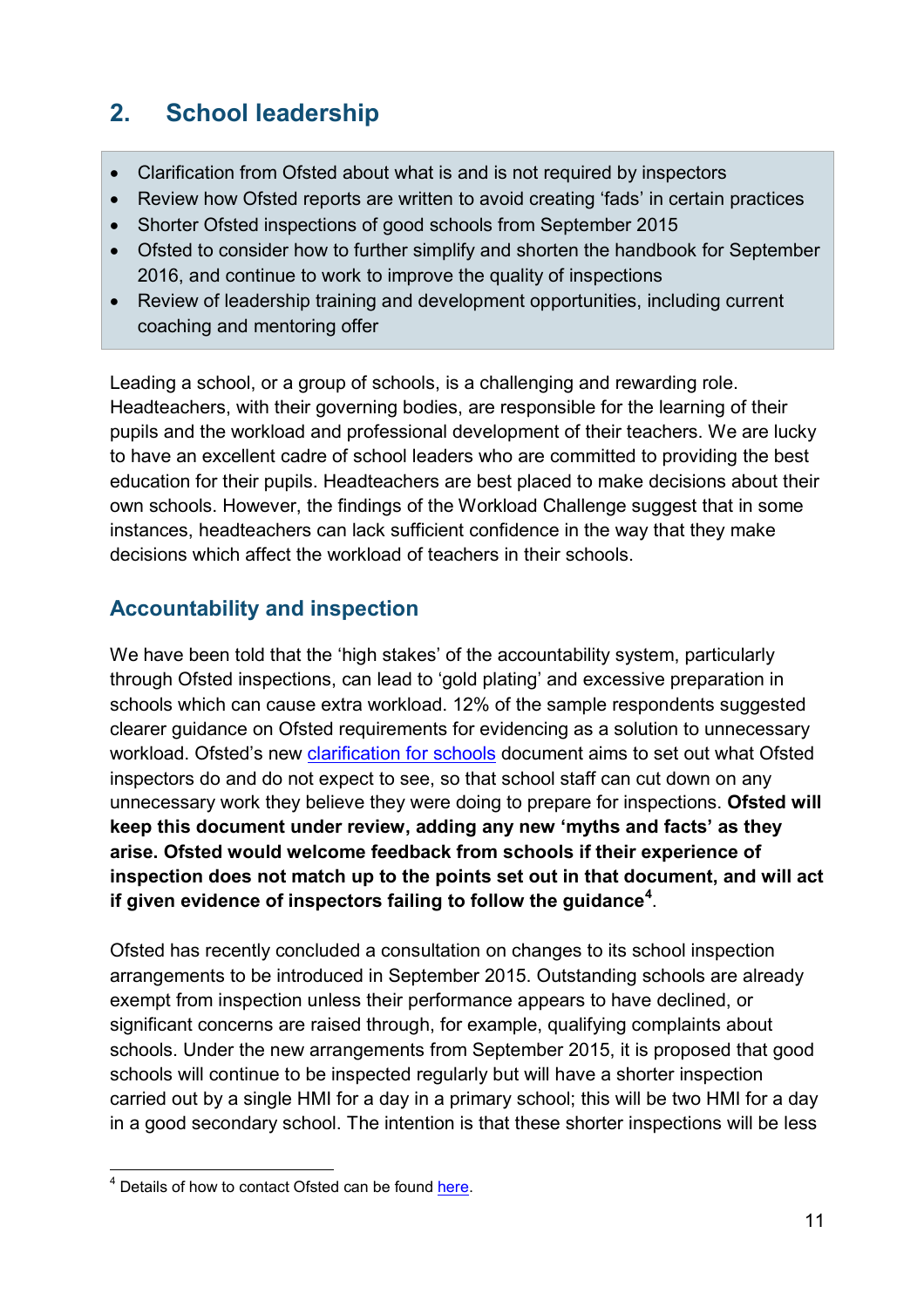time-consuming for schools that continue to provide a good level of education. Schools that are not yet good will continue to receive full inspections and regular monitoring from HMI until they improve. For September 2016 **Ofsted will seek to reflect the learning from these new shorter inspections in the full section 5 inspection handbook with a view to producing a shorter, simpler handbook so that schools can more easily understand how inspectors will reach their judgements**. As part of the piloting for the new framework for September 2015, Ofsted will also explore how the expectations for inspection can be made more explicit through a range of media which will in turn reduce the amount of written guidance.

It is important that inspections are carried out consistently – so that headteachers can have confidence that their school will be inspected fairly, and in the same way as other schools. Ofsted has already ended the practice of including 'lay inspectors' on inspection teams: **all school inspectors are now qualified teachers. Ofsted is also significantly increasing the proportion of inspection teams including serving practitioners (more than 60% in 2013/14) and from September 2015 will contract directly with school inspectors in order to better control their quality and tackle issues when they arise.** Over the Spring and Summer terms **Ofsted will be working with academics and research experts** to develop its plans to continue its drive to improve the quality and consistency of inspection still further.

Some teachers have told us that the way in which Ofsted reports are written can sometimes lead to 'fads' in certain practices being adopted by schools if they are particularly praised or criticised. **Ofsted has committed to reviewing a sample of reports during the spring term as part of its routine quality assurance procedures. The review will consider how recommendations are written to avoid encouraging practices that may unwittingly increase unnecessary workload.**  Ofsted will discuss workload issues and the impact of inspection at its regular meetings with teacher unions in order to keep this under review.

#### **Support for headteachers**

There is a rich history in England of leadership development courses for prospective headteachers. However, the development of leadership skills cannot be viewed as something that happens in isolation on training courses. In order to be effective, training must be linked to career opportunities and work in school. Current headteachers and governing bodies must take responsibility for developing the next generation of school leaders. The country's best schools and academy chains understand this. They create career pathways and a culture of development for teachers and leaders. However, we know that some schools find it more difficult to effectively navigate the many hundreds of leadership development courses on offer.

**We will conduct a review of the current provision of leadership training and development opportunities.** We propose to work with system leaders and the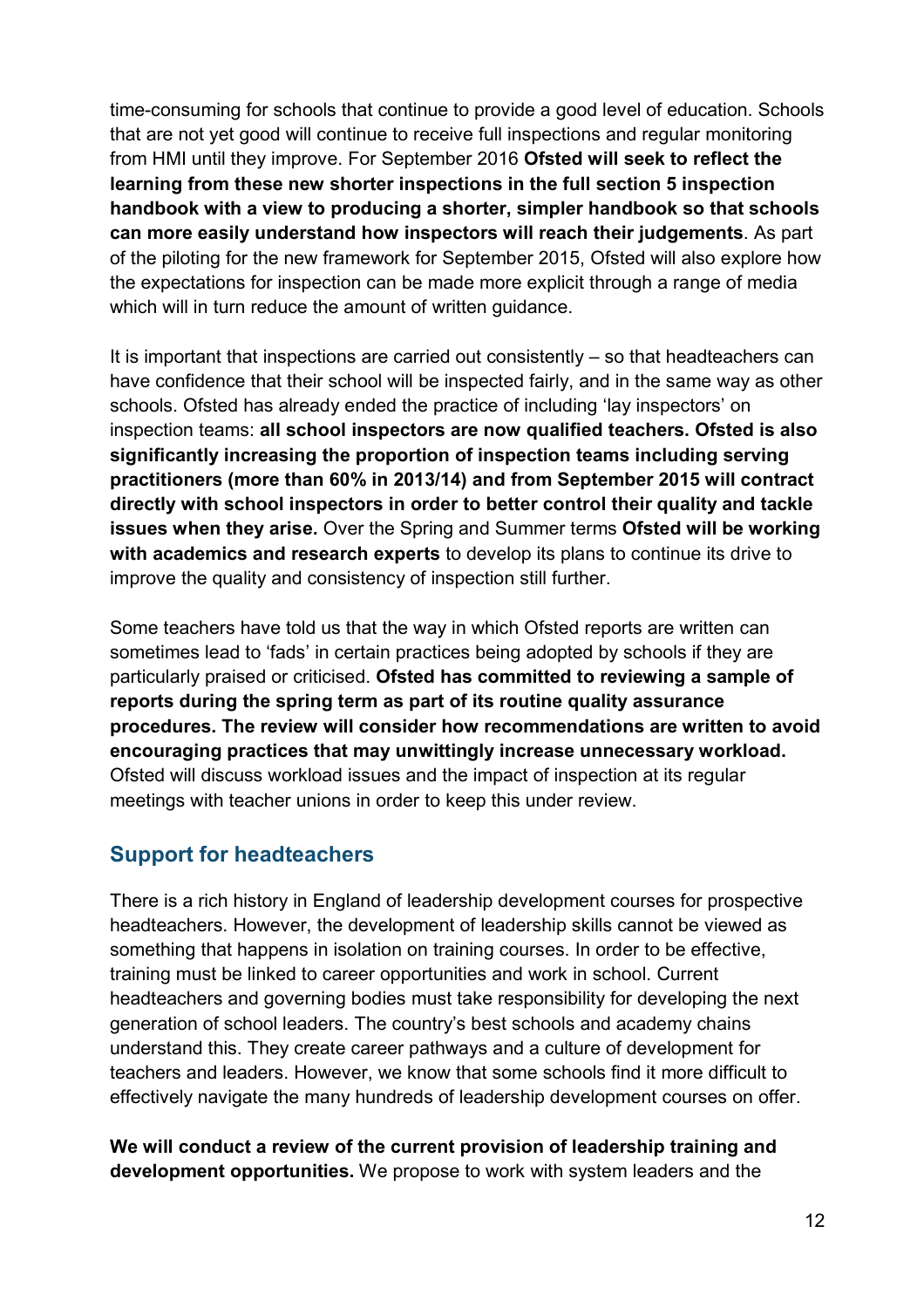headteacher and governor associations to determine the most helpful approach and scope of such a review, but we would expect that it should consider the most effective ways for leadership development courses to support the acquisition of the skills and experience needed to be a highly effective school leader.

It is also important that existing and future headteachers have the support they need to carry out their demanding jobs and to learn from the way others work. This is especially the case for new headteachers, but also for others who want to increase their effectiveness by discussing policies and working practices with their peers. Coaching and mentoring support has been shown to be effective in education and other professions<sup>[5](#page-12-1)</sup>. As part of our review of leadership training and development **provision, we will look at the current coaching and mentoring offer.** Headteachers need to be able easily to navigate the various opportunities to access coaching and mentoring, and we call on headteachers' and teachers' associations to bolster their coaching and mentoring offers to provide school leaders with greater support. This should increase headteachers' confidence to run schools in the ways they judge provide the best outcomes for pupils whilst minimising unnecessary workload. For new headteachers in particular, **we will highlight to school governing bodies the availability of headteacher peer support** through Teaching School Alliances, chains and federations of schools and from National Support Schools, and its importance in helping new school leaders adjust to their role.

## <span id="page-12-0"></span>**3. Supporting teachers as professionals**

- Build an evidence base for teachers and publish in one place for ease of use
- Develop research schools and publish examples of what is working in schools
- Improve the way data is collected and shared, and establish principles for good data management in schools
- Support work to create a central repository for resources

The teachers we have heard from and spoken to are passionate about their work, and want to do the best possible job for their pupils. However, we heard from some teachers who sometimes felt they were passive recipients of extra workload and didn't feel able to challenge decisions about processes used and decisions taken in their schools. The actions described below are designed to provide teachers with the right evidence and resources to engage in informed conversations about what they are expected to do (and not do), to enable them to focus their work on what really matters for pupils, and reduce unnecessary workload for themselves and their colleagues.

<span id="page-12-1"></span><sup>5</sup> See reports such as Evaluation of the Impact of NCTL Grants (Sheffield Hallam University, 2013) i<br>I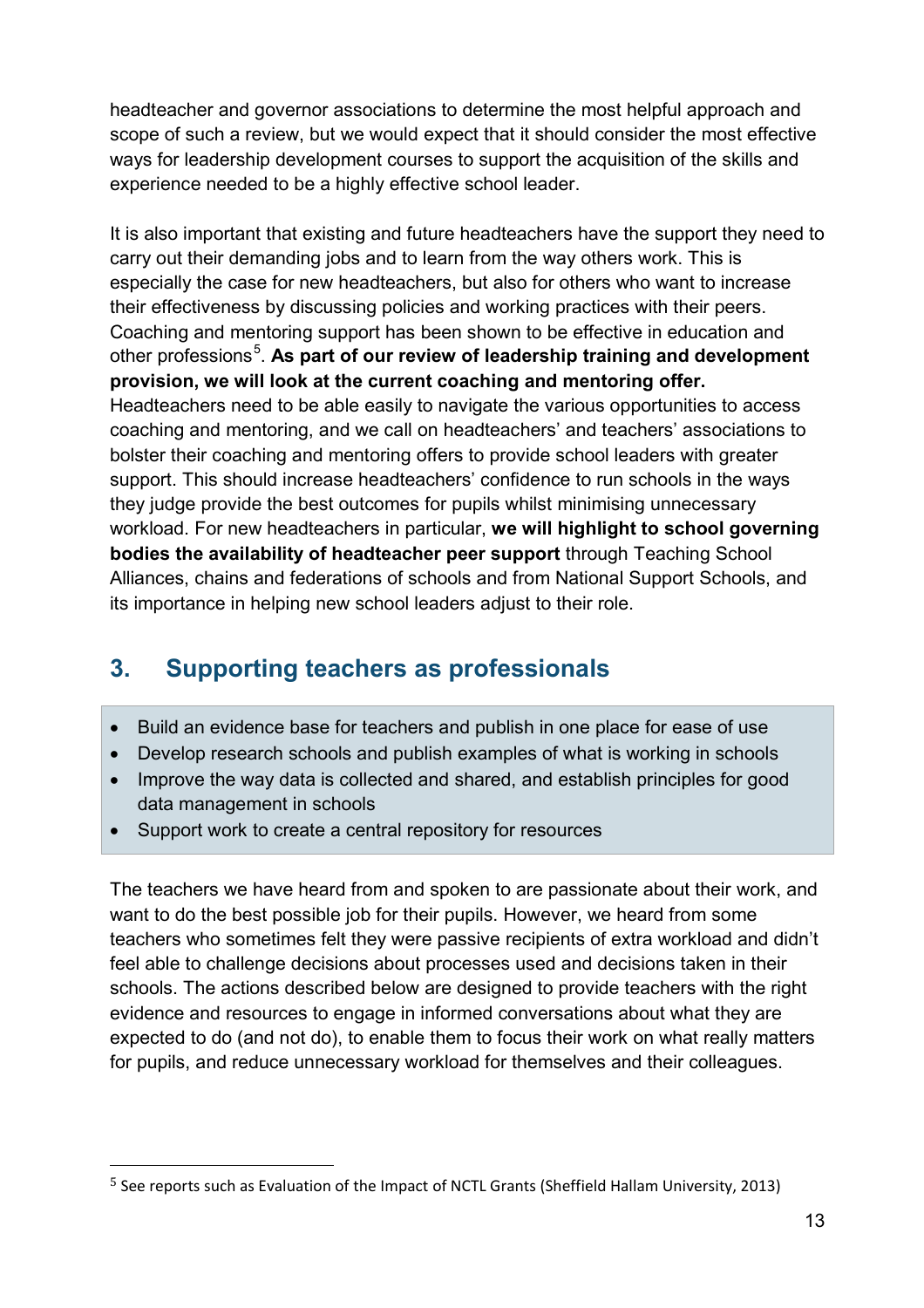#### **A better evidence base for teachers**

Robust professional dialogue can only take place when there is a strong evidence base to build arguments about effective practice. **We will collect evidence and examples to support teaching and learning, and publish these together in one place** so that teachers have access to the latest thinking and can easily find what they are looking for.

The Department is already championing evidence-based teaching. One of our most important commitments in this direction has been the £135 million investment in the Education Endowment Foundation (EEF) to support schools to have access to robust research to help them make decisions about their schools and teaching practice. Their Teaching and Learning Toolkit is an excellent first step. The Department and the EEF are also keen to understand more about the most effective ways to support teachers to engage with and use research. This is why we invested with the EEF in the **Research Use** trials, to test the effectiveness of different ways of communicating research and engaging teachers with research findings. The outcome of the trials will help the EEF, Government and the sector to support research to have greater impact on practice and pupil outcomes.

The responses to the Workload Challenge suggest that there are gaps both in making clear the practical implications of academic research and in the availability of the evidence. In time, we hope this is a function that might be owned by the profession and undertaken by a College of Teaching. In the meantime, to help improve availability of existing evidence on the most commonly cited tasks that lead to unnecessary workload (including 'deep' marking; written lesson planning; recording, monitoring and analysing data; and reporting on pupil progress) **the EEF will review existing evidence and publish their review**. It is also likely that they will take forward a small number of projects to add to the existing evidence base. **If the evidence review reveals any gaps, the Department for Education will also commission new research on those areas and publish the results.**

The EEF are continuing to develop **the toolkit** with more practical advice, including case studies, which **will include examples of how evidence can be used to inform practice without increasing workload.**

**We are developing a small group of high quality Research Schools,** to help bridge the gap between research and practice by developing innovative practices based on the best evidence and professional expertise, and then support teachers and schools to use and implement these evidence based practices. These schools could examine particular aspects of the way schools operate which lead to unnecessary workload, such as the way they manage data, effective use of technology, and approaches to lesson planning, marking and reporting.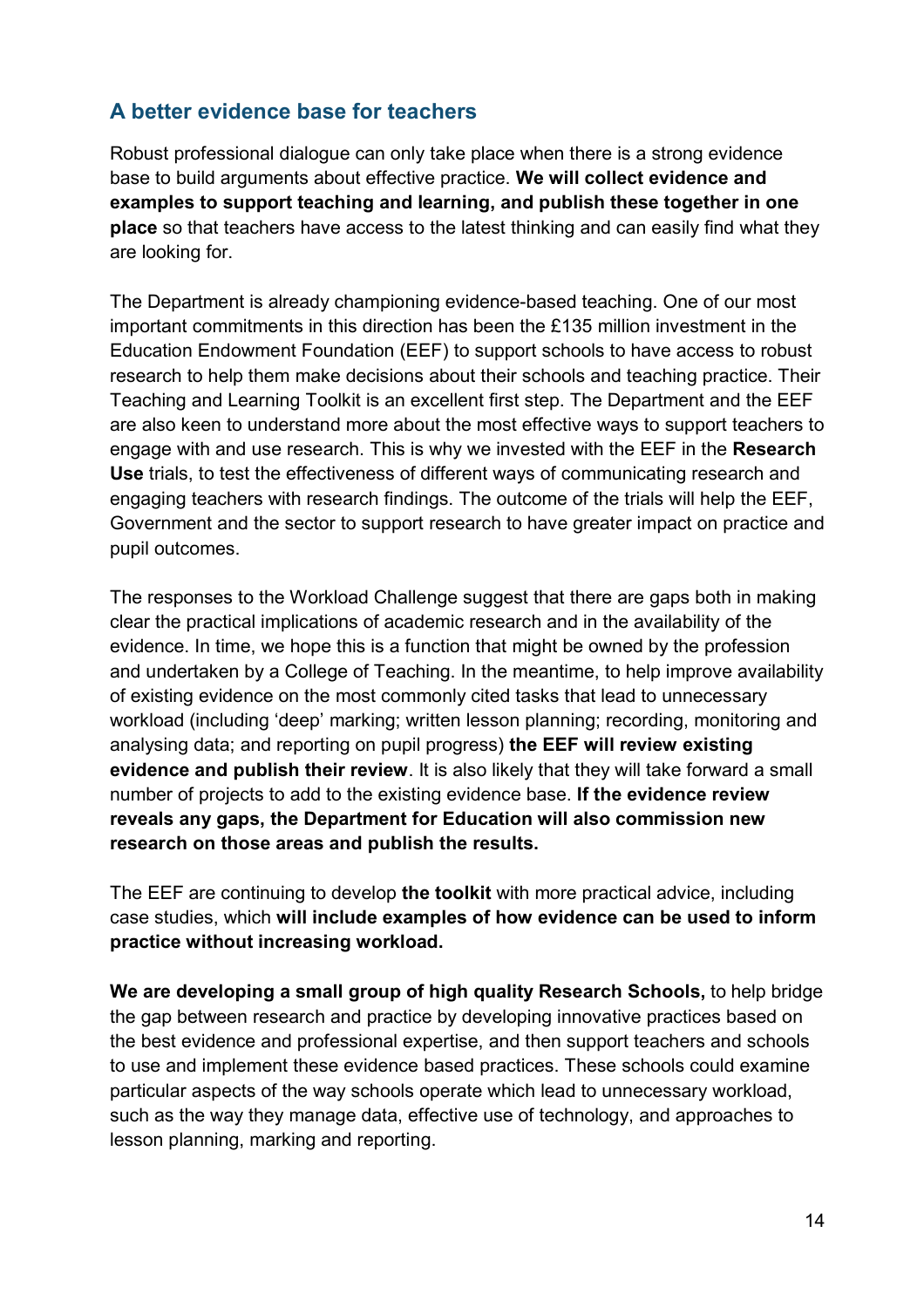Some of the evidence gathering and research will necessarily take time. So **we will gather and publish examples of what is working in different schools** related to the key areas raised by teachers in the Workload Challenge – including data management, marking, planning, effective use of support staff, and how different schools encourage teachers to make best use of their non-teaching time. For example, we read in many teachers' responses about the importance of using non-teaching time effectively, to plan and prepare great lessons. Some teachers told us about policies in their schools which enabled them to make the most of this time, like 'blocking' longer periods of protected non-teaching time, instead of fragmenting it, to help shared planning. Further examples of practical measures which schools have taken to manage workload are provided at Annex C.

These published examples would not be 'best practice', but rather a resource for headteachers and teachers to see what is happening in other schools and discuss how the ideas could be implemented in their own settings. This will be published alongside the other sources of evidence we describe above, so that everything is in one place for teachers to access.

#### **Sharing resources**

Many people have told us that a **central repository for resources** (e.g. lesson plans, worksheets and tests) would be useful to reduce duplication of work across the country. There is an [existing system on the TES website,](https://www.tes.co.uk/teaching-resources/) where teachers can share and download resources and adapt them to suit their needs. However, some find it overwhelming to sift through the vast selection – the curation of such a repository is essential for it to be useful to teachers. We do not believe that government is the right organisation to hold a repository of resources, nor to make value decisions about pedagogy or what works in different classrooms. Teachers are best placed to make these judgements. As such, we hope that the new professional body currently being proposed by leading teachers (the "College of Teaching") could play an important role once it is established.

Some respondents said that high quality textbooks and 'off the shelf' schemes of work, especially those which provided detailed lesson plans and adaptable materials, can make a big difference to workload. However, Ministers have spoken about the fact that too few of this country's current text books are serving pupils and teachers well, and international evidence shows much better use elsewhere – helping teachers spend less time on lesson planning and creating bespoke resources. Our maths hubs are already trialling Singapore-based textbooks in the UK, we are exploring further opportunities for the translation of world class textbooks for use in our schools, and **Ministers are continuing to press representatives of the publishing industry to drive up standards**. It is important that teachers can readily access high quality resources.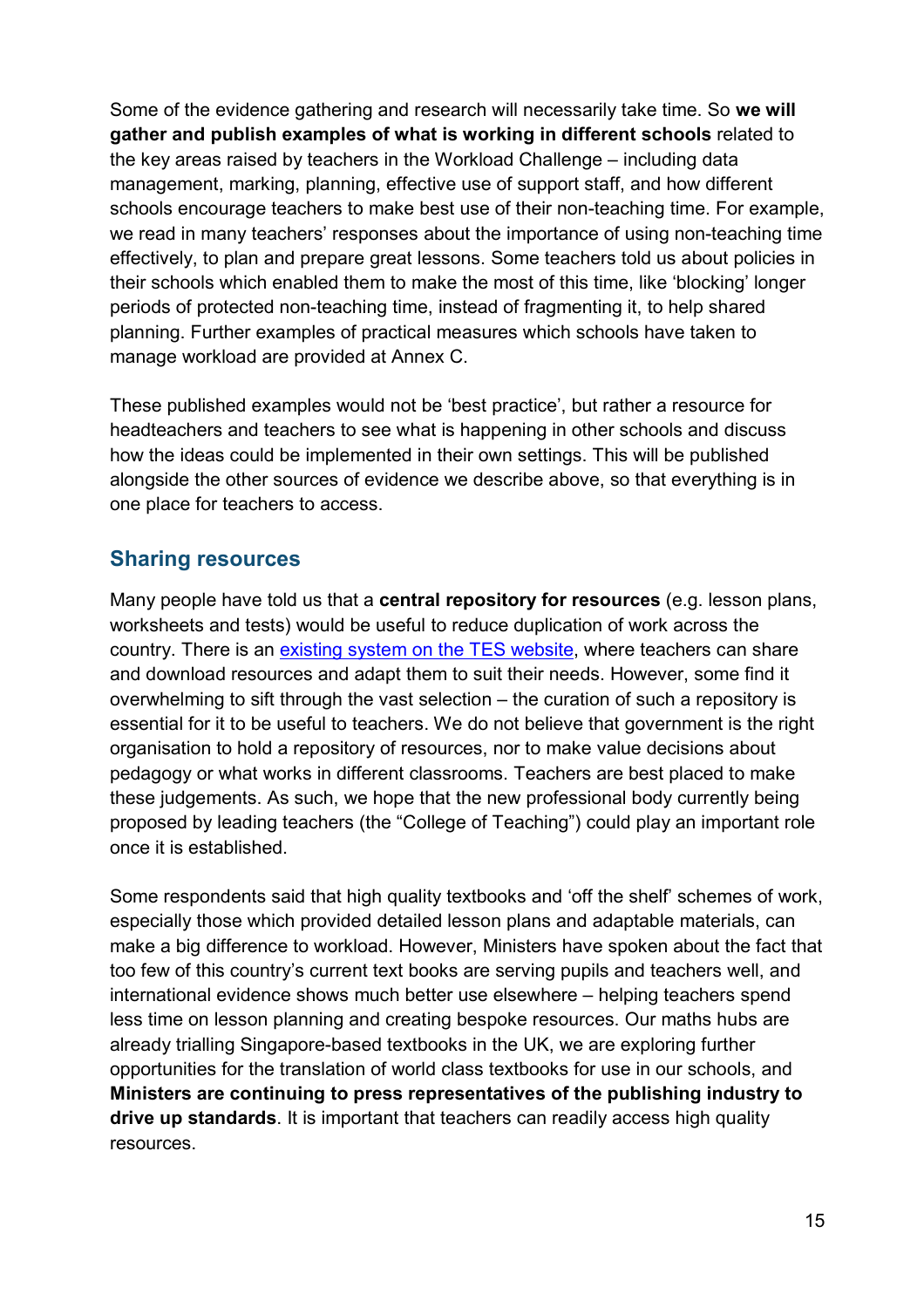#### **Data management**

The management of data about children's attainment and progress is an essential part of how schools conduct their business. However, many respondents told us that the way data entry and management was done in their school was burdensome and, in many cases, unnecessary. They reported spending hours recording data on multiple programmes, analysing, and having to report in different ways for different audiences. Recording, inputting, monitoring and analysing data was the reported as being burdensome by a majority (56%) of the sample respondents, and 25% suggested reducing the need for data inputting and analysis as a solution to unnecessary workload. We think it is important that there is a shared understanding of what data is necessary from and within schools, and how it should be used, so that headteachers can take appropriate decisions about effective and efficient data collection and management in their schools. **We will establish a data management panel, to work with teachers and others to come up with principles for good in-school data**  management, including how pupil progress is monitored.

**We will also review existing evidence about monitoring and analysing data, as well as what data is most useful and necessary to improve pupil outcomes**, and will commission new research if there are any gaps in knowledge.

The Department for Education is exploring how we collect information from schools and local authorities, and how data is transferred between schools and other education settings. The Information Standards Board (ISB) for education, skills and children's services<sup>[6](#page-15-0)</sup> is developing standardised data definitions for the education sector, to make data easier to use and reduce the need for it to be entered repeatedly for different purposes. We want to ensure that data collection systems are modern and flexible, and that we support education technology innovation in this area. **We are looking at ways to reduce the administrative burden that the collection of data can create, enabling data to be sent to where it is needed, when it is needed, with minimum effort. It is our intention to work with a small group of volunteer schools to test out some new approaches in Spring this year.** 

The Workload Challenge showed that teachers have a complex relationship with Information and Communications Technology in their schools. Where it is used well it can make a huge difference to workload – teachers told us about data systems which enable them to 'enter once and use many times', computer programmes and apps which help with tracking pupil progress or marking tests. However, others said that the ICT used in their schools is cumbersome, prone to failure, or very basic.

<span id="page-15-0"></span> ${}^{6}$ The ISB, jointly sponsored by DfE and BIS, is the sector-wide authority for information standards. Its remit is to facilitate efficient sharing of data across the sector by developing and approving information standards to aid front line delivery, improve efficiency and reduce costs.  $\overline{a}$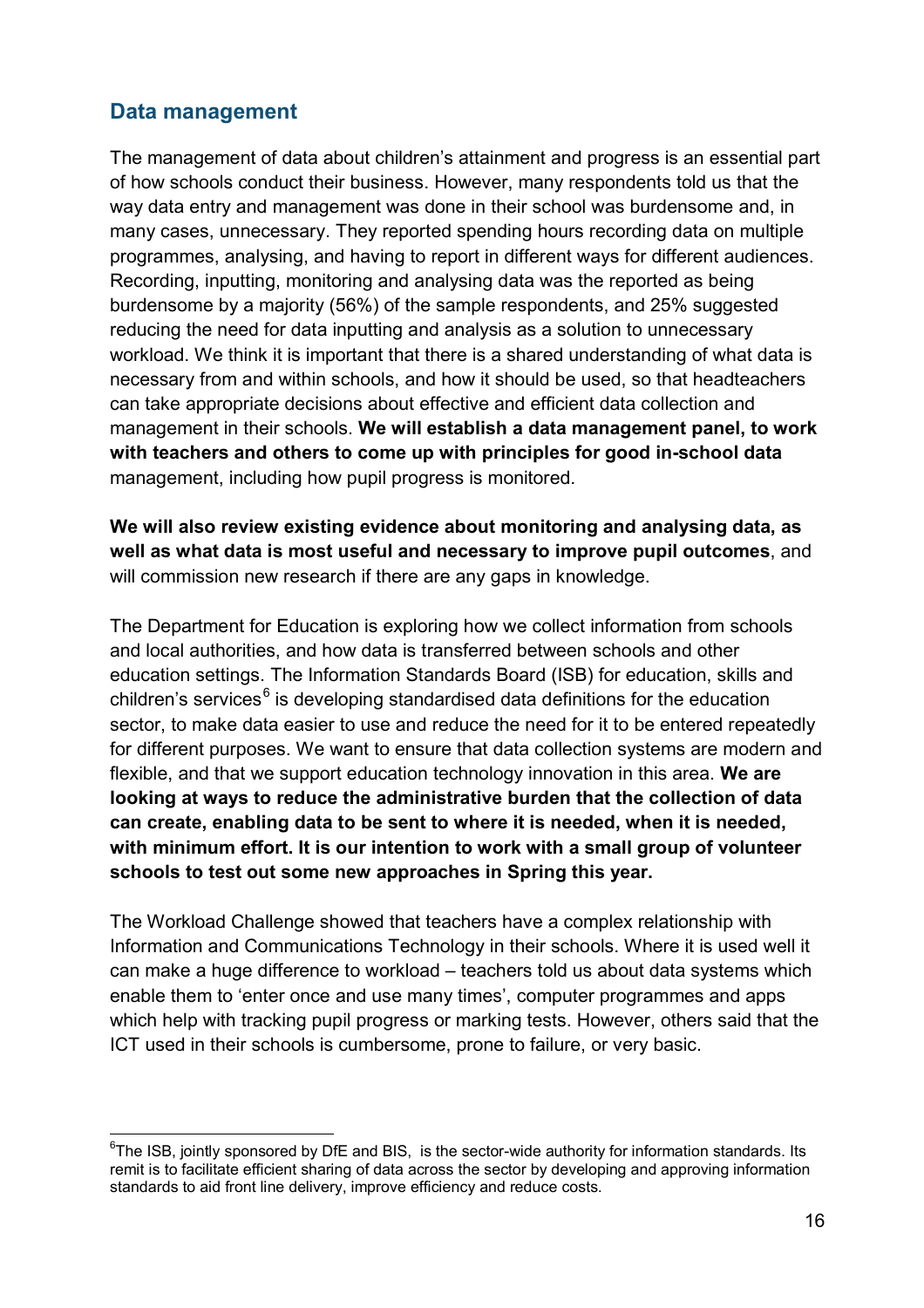The Education Technology Action Group (ETAG), an independent panel of experts, has developed **recommendations for government, the education sector and industry to overcome the barriers to the effective use of technology in**  education. [These recommendations](http://etag.report/) include a strong focus on how infrastructure needs to develop to enable teachers to use technology effectively, how teachers can access high quality CPD and the impact that technology will have on assessment and accountability. Whilst the choice of school technology is rightly a matter for schools themselves, it clearly has a strong part to play in reducing teacher workload, so the **Department is carefully considering the group's recommendations.**

#### **Supporting teaching and learning**

Much of the additional day-to-day support that was requested from respondents was to enable more effective delegation of tasks. In many cases teachers told us that their **teaching assistants** were invaluable in helping them to plan and deliver high quality lessons to all pupils, as well as supporting them with the learning environment. Others spoke of dedicated **data managers, pastoral staff and administrative staff**. Conversely, many teachers said they felt more effective use of support staff would make a huge difference to their workload, but they felt that teaching assistants and other support staff weren't always being well deployed in their schools.

We are undertaking [a review of Teaching Assistants'](https://www.gov.uk/government/news/review-of-standards-for-teaching-assistants-launched) standards. **We will ensure that the results of the review reflect workload implications, for both teachers and teaching assistants**, and consider the effective deployment of teaching assistants by headteachers. The review will be published in the coming weeks.

More widely, the Education Endowment Foundation (EEF) is concluding an independent review of the evidence base on effective deployment of teaching assistants. **The EEF will shortly publish a guidance report for schools summarising the existing research and offering evidence-based guidance on ways in which teaching assistants and teachers can work together more effectively.**

There are also a number of apprenticeships available that could be offered in schools for clerical, financial and administrative roles, and we would suggest that schools consider this route when considering workforce issues and building capacity. [Government advice on employing apprentices](https://www.gov.uk/take-on-an-apprentice) provides more information.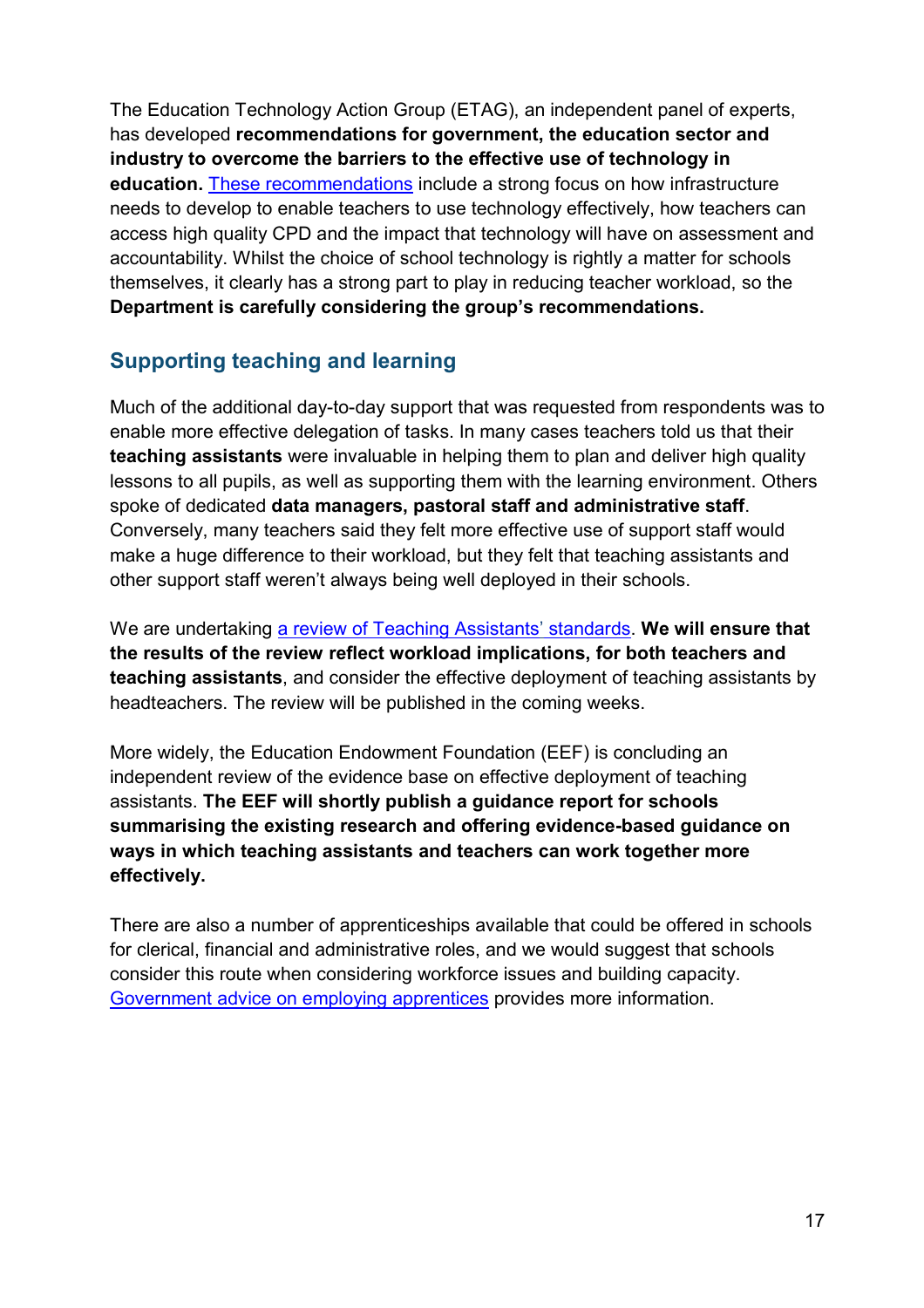# <span id="page-17-0"></span>**Conclusion**

Ministers have spoken widely about the importance of conducting the Workload Challenge, and would like to thank all the teachers, middle and senior leaders, headteachers, governors, support staff and others who responded to the survey. The Department has been able to build the largest body of evidence it has ever had on the issue of workload, and officials and ministers will use this to inform the policy development process, and ensure that significant policy changes are better implemented in schools. Unnecessary workload must be addressed at every level, to give teachers the time and space to deliver the best lessons for their pupils.

This response is part of a wide range of activities which should help to reduce the amount of unnecessary and unproductive work teachers do. We hope that the introduction of the College of Teaching – to be established and run by the profession, for the profession – will be an important step. As the evidence base grows, and teachers have better access to it, we hope action in schools will result in more efficient practice, and that those ideas are shared around the system. Tracking teacher workload over the coming years will help us assess the impact of policies and actions, and act on the findings. Emerging technologies are developing at pace and will affect the way schools run, supporting teachers in their work. We hope that the government's response will make a difference as part of these wider developments, and we look forward to working with the profession to make sure those dedicating their lives to children's learning have the support they need.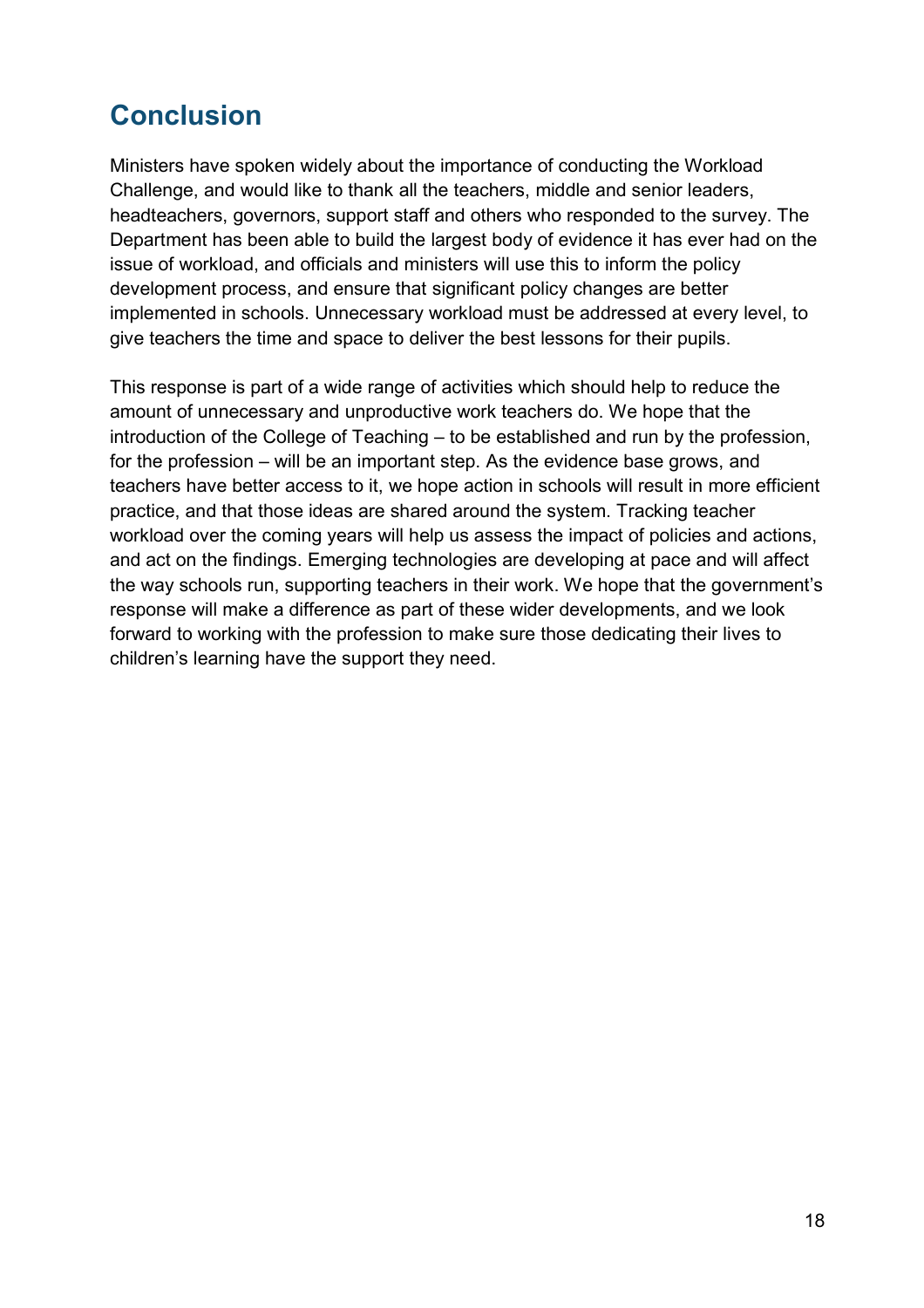# <span id="page-18-0"></span>**Annex A: government action plan**

|                | <b>Commitment</b>                                                                                                                                                                                                                                                                                                                                                                                                                                                                     | When                                       |
|----------------|---------------------------------------------------------------------------------------------------------------------------------------------------------------------------------------------------------------------------------------------------------------------------------------------------------------------------------------------------------------------------------------------------------------------------------------------------------------------------------------|--------------------------------------------|
| $\mathbf{1}$   | National policy:<br>DfE protocol setting out minimum lead-in times for<br>significant curriculum, qualifications and accountability                                                                                                                                                                                                                                                                                                                                                   | From Spring 2015<br>and ongoing            |
|                | changes and not changing qualifications mid-course<br>Ofsted commitment not to change the inspection<br>$\bullet$<br>handbook or framework during the school year                                                                                                                                                                                                                                                                                                                     |                                            |
| $\overline{2}$ | Assessing teacher workload:<br>Bi-annual survey to find out more detail about teacher<br>workload over time                                                                                                                                                                                                                                                                                                                                                                           | First survey carried<br>out in Spring 2016 |
| 3              | <b>Actions for Ofsted:</b><br>Clarification from Ofsted about what is and is not<br>required by inspectors<br>Review of how Ofsted reports are written to avoid<br>$\bullet$<br>creating 'fads' in certain practices<br>Shorter Ofsted inspections of good schools from<br>$\bullet$<br>September 2015<br>Ofsted will consider how to further simplify and shorten<br>$\bullet$<br>the handbook for September 2016, and work to<br>improve the quality and consistency of inspections | From Spring 2015                           |
| $\overline{4}$ | Support for school leaders:<br>Review of leadership training and development<br>opportunities, including assessment of current<br>coaching and mentoring offer                                                                                                                                                                                                                                                                                                                        | From Summer 2015                           |
| 5              | A better evidence base for teachers:<br>Build an evidence base for teachers and publish in one<br>place for ease of use<br>Develop research schools and publish examples of<br>what is working in schools<br>Support work to create a central repository for teaching<br>and learning resources                                                                                                                                                                                       | From Spring 2015                           |
| 6              | Data and ICT:<br>DfE will establish a panel to develop principles for<br>good data management in schools<br>DfE will work with the EEF to review existing evidence<br>$\bullet$<br>about monitoring and analysing data, and commission<br>new research if there are any gaps in knowledge<br>DfE will look to improve how data is shared between<br>schools and from schools to employers/government                                                                                  | From Summer 2015                           |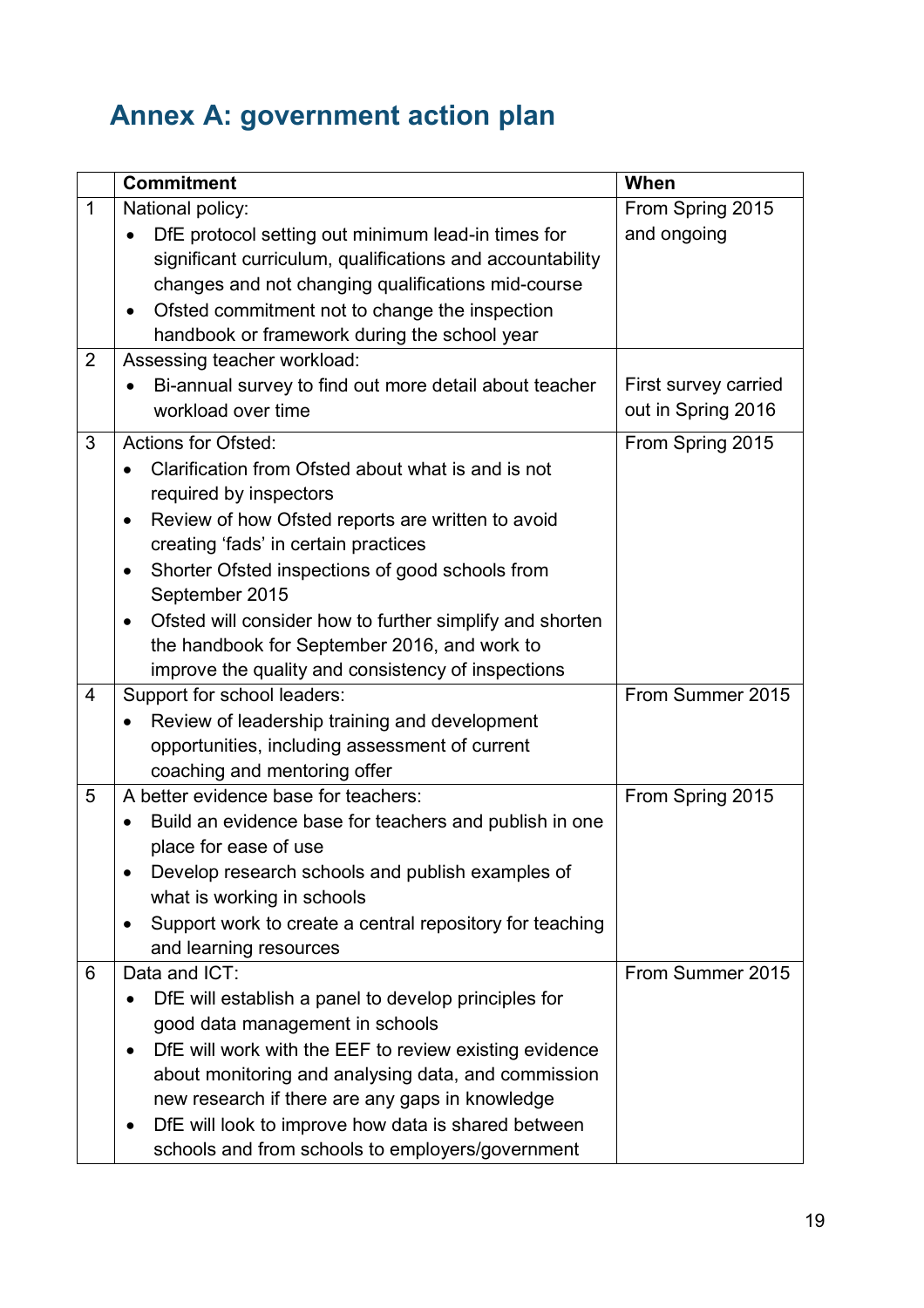# <span id="page-19-0"></span>**Annex B: collecting and analysing the evidence**

## **1. Consultation and analysis**

The Workload Challenge consultation on the TES website ran between 22 October and 21 November 2014, and asked three open questions:

- **1.** Tell us about the unnecessary and unproductive tasks which take up too much of your time. Where do these come from?
- **2.** Send us your solutions and strategies for tackling workload what works well in your school?
- **3.** What do you think should be done to tackle unnecessary workload by government, by schools or by others?

43,832 responses to the survey were logged by Survey Monkey. Of these, 20,533 respondents provided substantive answers to one or more of the three key survey questions, generating over 57,000 separate answers. We also received over 250 emails, which received personal responses. It should be noted that respondents to the survey were self-selecting, so the results should not be read as being representative of the overall school workforce.

An independent research company was commissioned to carry out a detailed analysis of an unbiased sample of 10% of the full responses to the Workload Challenge consultation, equating to 1,685 survey respondents<sup>[7](#page-19-1)</sup>. The sample was broadly representative of the type of institution and type of job role of the whole survey cohort. The researchers developed a coding framework of key themes with which to classify each response. The [full report of their findings](https://www.gov.uk/government/publications/workload-challenge-analysis-of-teacher-responses) has been published today.

In addition to the independent report, the Department for Education carried out an internal exercise to read and log every substantive response to the survey. Teachers had taken the time to write in, and we felt it was important to read all of their responses. Nearly 60 members of the Department volunteered to read, analyse and log the responses and emails. They highlighted responses which did not fit into the identified key themes, as well as noting possible case studies and good practice examples. This provided an additional level of analysis, and a wider benefit to the Department.

<span id="page-19-1"></span><sup>7</sup> The sample was taken from those respondents who answered **all three** of the substantive survey questions. The sample also excludes respondents from sixth form colleges, as these are being considered separately.  $\frac{1}{7}$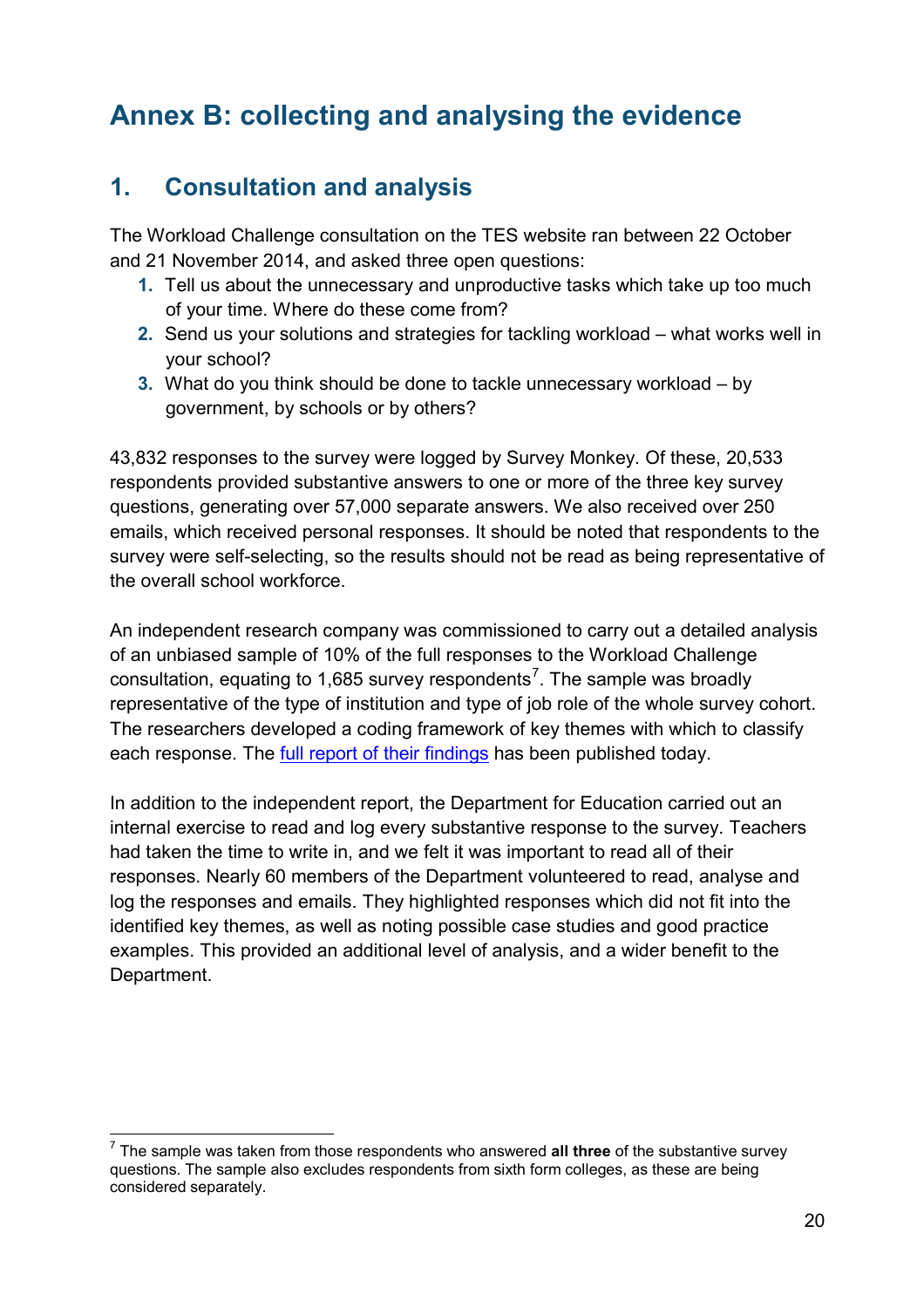## **2. Qualitative study on accountability and workload**

The Department for Education completed a small qualitative study in the autumn term of 2014 to look at how schools currently evidence their work for accountability purposes and the impact this has on workload. This involved visits to schools to interview headteachers and teaching staff, focus groups and a review of relevant research. Schools took part on the understanding that their responses would be confidential, so we will not be publishing a separate report from this exercise. The evidence from the study, which reflected similar themes to the key findings of the workload challenge, has been discussed alongside the results of the survey and used to inform this action plan.

## **3. Discussing the findings**

Ministers and officials discussed the findings of the workload challenge and qualitative study with trade unions, and with a group of teachers, headteachers and support staff (drawn from existing departmental reference groups) acting as a 'sector challenge panel'. We also invited a number of teachers and headteachers who responded to the Workload Challenge survey to a focus group at the Department to discuss their suggested solutions in more detail. All of these discussions, and the results of the analysis, fed into this action plan.

## **4. Responses from other groups**

The vast majority of respondents to the workload survey were classroom teachers and leaders in mainstream primary and secondary schools, including academies, and the findings strongly reflect their views. In the coming weeks we will also be conducting further analysis to better understand the key issues raised by those members of support staff who responded to the survey. When these results are available we will discuss them with support staff associations.

We received a small number of responses from teachers working in Further Education (FE) and have shared these with the Department of Business, Innovation and Skills (BIS) as the lead department for these organisations. Many of the issues raised for FE were very similar to those in schools. BIS will discuss these findings further with FE representative bodies. This includes the Education and Training Foundation, which is the independent sector-led organisation responsible for improving standards in FE.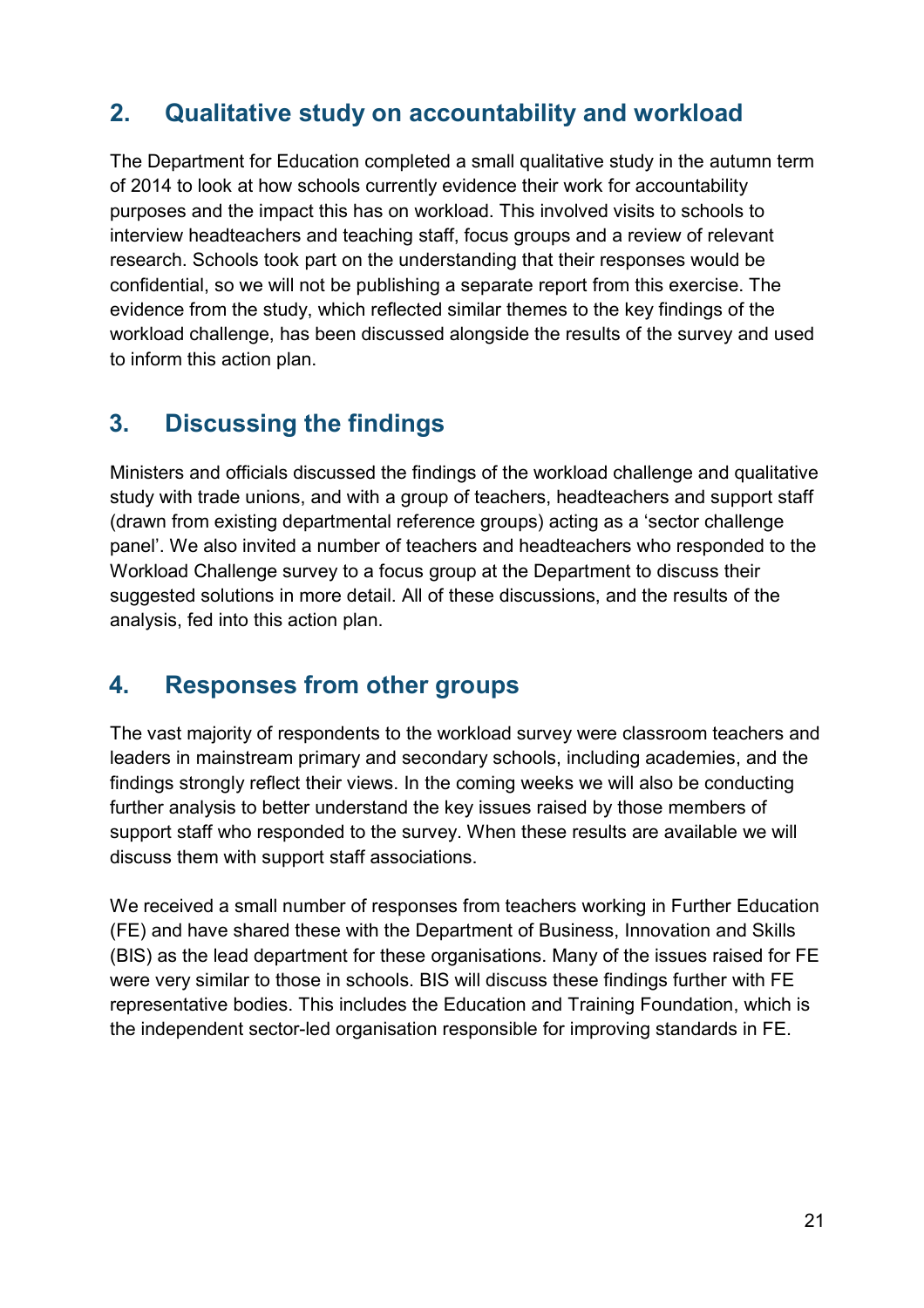# <span id="page-21-0"></span>**Annex C: strategies for tackling workload in schools**

Many respondents gave examples of the practical measures their schools have taken to reduce unnecessary workload. We would encourage teachers and headteachers to discuss whether any of these ideas could help reduce workload in their schools.

#### **Curriculum and planning**

- Reduction in written lesson plans (e.g. introduction of the '5 minute' lesson plan).
- Shared / longer blocks of protected non-teaching time to plan lessons and mark work.
- Collaboration (including across phases and schools) to plan / develop new schemes of work, and dedicated time in subject / phase teams to find and share resources.
- 'Off the shelf' schemes of work with detailed lesson plans and adaptable materials.

#### **Assessment and data (reporting / monitoring)**

- More peer and self-assessment.
- Sparing use of more detailed marking and written feedback, appropriate to children's age and stage.
- Effective use of whole school data management system / registers (including training for staff).
- Use of software for marking, homework and tracking pupil progress.
- Use of tablets for planning, assessment and recording lesson notes.

#### **Support and professional development**

- Effective use of support staff e.g. removing administrative tasks from pupilfacing roles, employing attendance officers and pastoral support workers, sharing data managers with partner schools.
- Peer observations with specific focus to prompt professional dialogue.
- Teacher-led CPD with focus on improving practice rather than disseminating information.

#### **School administration and management**

- Minimising number/length of meetings.
- Use of email for information, allowing meetings to focus on learning and teaching.
- Incorporating staff work-life balance into the school development plan.
- Use of online tools for administrative processes (e.g. logging behaviour issues, organising school trips, updating school policies).
- Prioritising tasks that have the greatest impact on pupils' learning.